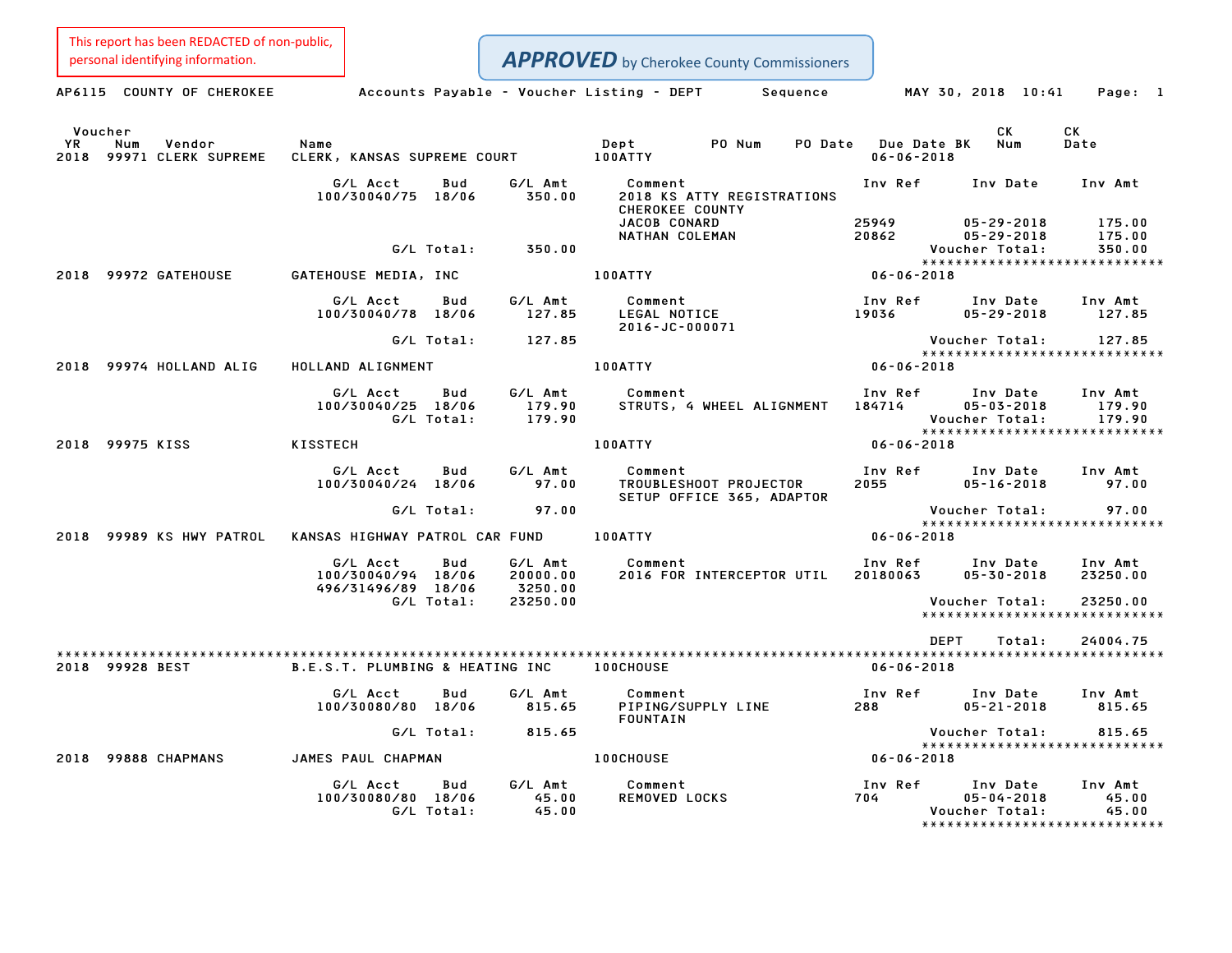|    | AP6115 COUNTY OF CHEROKEE                         |                                                              |                               | Accounts Payable – Voucher Listing – DEPT       Sequence         MAY 30, 2018 10:41 |                                             |                                                        | Page: 2                                                        |
|----|---------------------------------------------------|--------------------------------------------------------------|-------------------------------|-------------------------------------------------------------------------------------|---------------------------------------------|--------------------------------------------------------|----------------------------------------------------------------|
| YR | Voucher<br>Num<br>Vendor<br>2018 99889 CINTAS 459 | Name<br>CINTAS #459                                          |                               | CK C<br>CK<br>PO Num<br>Dept<br>100CHOUSE                                           | PO Date Due Date BK Num<br>$06 - 06 - 2018$ |                                                        | Date                                                           |
|    |                                                   | G/L Acct<br>Bud<br>100/30080/40 18/06<br>G/L Total:          | G/L Amt<br>104.59<br>104.59   | Comment<br><b>DUST MOPS</b>                                                         | Inv Ref<br>4005903704 05-15-2018            | Inv Date<br>Voucher Total:                             | Inv Amt<br>104.59<br>104.59                                    |
|    | 2018 99890 CULLIGAN                               | CULLIGAN OF JOPLIN                                           |                               | <b>100CHOUSE</b>                                                                    | 06-06-2018                                  |                                                        | *****************************                                  |
|    |                                                   | G/L Acct<br>Bud<br>100/30080/89 18/06<br>G/L Total:          | G/L Amt<br>25.75<br>25.75     | Comment<br><b>WATER</b>                                                             | Inv Ref Inv Date<br>120301 05-17-2018       | Voucher Total:                                         | Inv Amt<br>25.75<br>25.75                                      |
|    | 2018 99891 EMPIRE                                 | EMPIRE DISTRICT ELECTRIC COMPANY                             |                               | 100CHOUSE                                                                           | $06 - 06 - 2018$                            |                                                        | ******************************                                 |
|    |                                                   | G/L Acct<br>Bud<br>100/30080/81 18/06<br>G/L Total:          | G/L Amt<br>2659.15<br>2659.15 | Comment<br>ACCT 305532-35-0                                                         | Inv Ref Inv Date                            | $05 - 16 - 2018$                                       | Inv Amt<br>2659.15<br>2659.15<br>***************************** |
|    | 2018 99892 FARMERS                                | FARMERS COOPERATIVE ASSOCIATION                              |                               | <b>100CHOUSE</b>                                                                    | $06 - 06 - 2018$                            |                                                        |                                                                |
|    |                                                   | G/L Acct<br>Bud<br>100/30080/80 18/06<br>18/06<br>G/L Total: | G/L Amt<br>37.99<br>37.99     | Comment<br>PREEN, 5 WAY MIX<br><b>STRAW</b>                                         | Inv Ref      Inv Date<br>228134<br>228246   | $05 - 21 - 2018$<br>$05 - 22 - 2018$<br>Voucher Total: | Inv Amt<br>33.24<br>4.75<br>37.99                              |
|    | 2018 99893 KANSAS ASSOC                           | KANSAS ASSOCIATION OF COUNTIES 100CHOUSE                     |                               |                                                                                     | $06 - 06 - 2018$                            |                                                        | *****************************                                  |
|    |                                                   | G/L Acct<br>Bud<br>100/30080/75 18/06<br>G/L Total:          | 175.00<br>175.00              | G/L Amt Comment<br>2018 SUBSCRIPTION                                                | Inv Ref Inv Date<br>13043                   | $03 - 21 - 2018$<br>Voucher Total:                     | Inv Amt<br>175.00<br>175.00<br>*****************************   |
|    | 2018 99894 MOORE, T TOM MOORE                     |                                                              |                               | <b>100CHOUSE</b>                                                                    | $06 - 06 - 2018$                            |                                                        |                                                                |
|    |                                                   | G/L Acct<br><b>Bud</b><br>100/30080/89 18/06<br>G/L Total:   | 115.24<br>115.24              | G/L Amt Comment<br>REPLACE MAILBOX                                                  |                                             | Inv Ref Inv Date<br>$05 - 23 - 2018$<br>Voucher Total: | Inv Amt<br>115.24<br>115.24                                    |
|    |                                                   | 2018 99895 PITNEY PURCHASE PITNEY BOWES PURCHASE POWER       |                               | <b>100CHOUSE</b>                                                                    | $06 - 06 - 2018$                            |                                                        | *****************************                                  |
|    |                                                   | G/L Acct<br>Bud<br>100/30080/89 18/06                        | G/L Amt<br>6027.00            | Comment<br><b>POSTAGE</b>                                                           |                                             | Inv Ref Inv Date<br>$05 - 23 - 2018$                   | Inv Amt<br>6027.00                                             |
|    |                                                   | G/L Total:                                                   | 6027.00                       | <b>CHEROKEE COUNTY TREASURES</b>                                                    |                                             | Voucher Total:                                         | 6027.00<br>******************************                      |
|    | 2018 99896 QUALITY PEST                           | QUALITY PEST CONTROL INC                                     |                               | <b>100CHOUSE</b>                                                                    | $06 - 06 - 2018$                            |                                                        |                                                                |
|    |                                                   | G/L Acct<br>Bud<br>100/30080/80 18/06<br>G/L Total:          | G/L Amt<br>40.00<br>40.00     | Comment<br>MONTHLY SPRAY                                                            | Inv Ref Inv Date                            | $05 - 16 - 2018$<br>Voucher Total:                     | Inv Amt<br>40.00<br>40.00<br>*****************************     |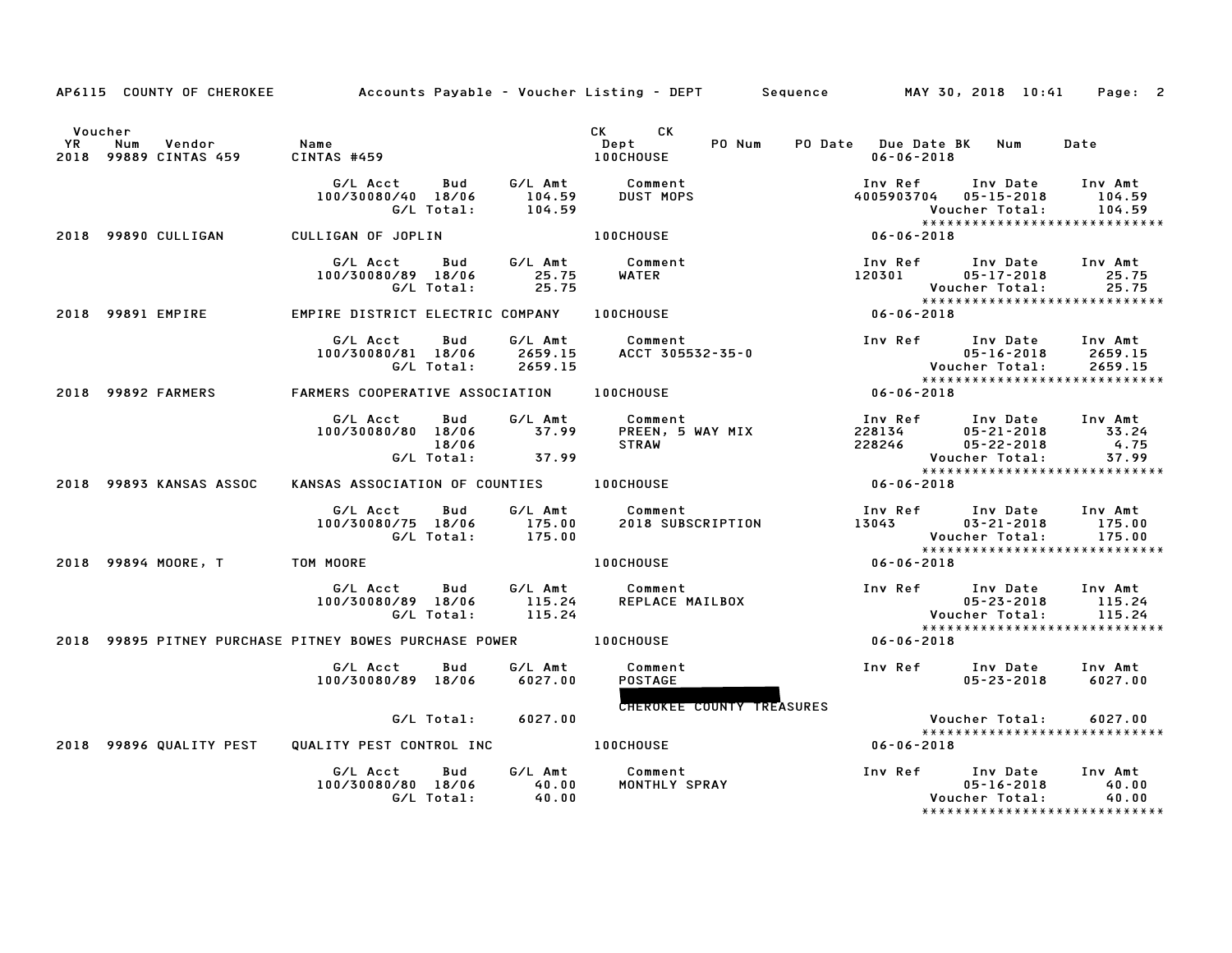|                      | AP6115 COUNTY OF CHEROKEE                     |                                                      |                     |                                    | Accounts Payable – Voucher Listing – DEPT       Sequence         MAY 30, 2018 10:41     Page:   3 |                                                     |                                                                                                               |                                    |
|----------------------|-----------------------------------------------|------------------------------------------------------|---------------------|------------------------------------|---------------------------------------------------------------------------------------------------|-----------------------------------------------------|---------------------------------------------------------------------------------------------------------------|------------------------------------|
| Voucher<br><b>YR</b> | Num<br>Vendor<br>2018 99897 SEWARD ELEC       | Name<br>SEWARD ELECTRIC                              |                     |                                    | PO Num<br>Dept<br><b>100CHOUSE</b>                                                                | PO Date Due Date BK Num<br>$06 - 06 - 2018$         | CK                                                                                                            | CK<br>Date                         |
|                      |                                               | G/L Acct<br>100/30080/80 18/06                       | Bud<br>G/L Total:   | 5857.07<br>5857.07                 | G/L Amt Comment<br>ELECTRICAL WORK/FOUNTAIN                                                       | 12691                                               | Inv Ref Inv Date<br>$05 - 11 - 2018$<br>Voucher Total:<br>*****************************                       | Inv Amt<br>5857.07<br>5857.07      |
|                      | 2018 99898 SJS                                | SPRINGFIELD JANITOR SUPPLY 100CHOUSE                 |                     |                                    |                                                                                                   | $06 - 06 - 2018$                                    |                                                                                                               |                                    |
|                      |                                               | G/L Acct<br>100/30080/40 18/06                       | Bud<br>G/L Total:   | G/L Amt<br>128.71<br>128.71        | Comment<br>Comment<br>SHINE, TB-CIDE                                                              | Inv Ref<br>585304                                   | Inv Date<br>$05 - 17 - 2018$<br>Voucher Total:                                                                | Inv Amt<br>128.71<br>128.71        |
|                      | 2018 99950 STOCKTON                           | STOCKTON RESORATION CO                               |                     |                                    | <b>100CHOUSE</b>                                                                                  | $06 - 06 - 2018$                                    | *****************************                                                                                 |                                    |
|                      |                                               | G/L Acct Bud<br>100/30080/89 18/06                   | G/L Total:          | G/L Amt<br>9000.00<br>9000.00      | Comment<br>BRICK RESTORATION 779952 05-24-2018                                                    |                                                     | Inv Ref Inv Date<br>Voucher Total:                                                                            | Inv Amt<br>9000.00<br>9000.00      |
|                      | 2018 99899 TOUCHTON                           | TOUCHTON ELECTRIC INC                                |                     |                                    | 100CHOUSE                                                                                         | $06 - 06 - 2018$                                    |                                                                                                               |                                    |
|                      |                                               | G/L Acct<br>100/30080/80 18/06                       | Bud<br>G/L Total:   | G/L Amt<br>34.00<br>34.00          | Comment<br>MONTHLY MAINTENANCE                                                                    |                                                     | Inv Ref      Inv Date<br>30193 05-15-2018<br>Voucher Total:<br>*****************************                  | Inv Amt<br>34.00<br>34.00          |
|                      | 2018 99900 TRUE VALUE COL TRUE VALUE COLUMBUS |                                                      |                     |                                    | <b>100CHOUSE</b>                                                                                  | $06 - 06 - 2018$                                    |                                                                                                               |                                    |
|                      |                                               | G/L Acct<br>100/30080/40 18/06<br>100/30080/80 18/06 | Bud                 | G/L Amt<br>32.98<br>13.36<br>46.34 | Comment<br>NOZZLE/BRUSH<br>CULTIVATOR<br>MULCH                                                    | Inv Ref<br>Inv Ref<br>A345947<br>A346027<br>A346798 | Inv Date<br>$05 - 21 - 2018$<br>05-22-2018<br>05-29-2018                                                      | Inv Amt<br>16.99<br>15.99<br>13.36 |
|                      |                                               |                                                      | G/L Total:          |                                    |                                                                                                   |                                                     | Voucher Total:<br>*****************************                                                               | 46.34                              |
|                      |                                               |                                                      |                     |                                    |                                                                                                   |                                                     | <b>DEPT</b><br>Total:                                                                                         | 25111.49                           |
|                      | 2018 99929 CHEROKEE NEWS                      | CHEROKEE COUNTY NEWS-ADVOCATE                        |                     |                                    | 100COMM                                                                                           | 06-06-2018                                          |                                                                                                               |                                    |
|                      |                                               | G/L Acct<br>100/30010/75 18/06                       | Bud                 | G/L Amt<br>33.00                   | <b>Comment</b><br>1 YEAR SUBSCRIPTION<br>COUNTY COMMISSIONERS                                     | 0529239                                             | Inv Ref Inv Date Inv Amt<br>$05 - 21 - 2018$                                                                  | 33.00                              |
|                      |                                               |                                                      | G/L Total:          | 33.00                              |                                                                                                   |                                                     | Voucher Total:<br>*****************************                                                               | 33.00                              |
|                      | 2018 99901 COLUMBUS NEWS                      | COLUMBUS NEWS REPORT                                 |                     |                                    | 100COMM                                                                                           | $06 - 06 - 2018$                                    |                                                                                                               |                                    |
|                      |                                               | G/L Acct   Bud<br>100/30010/78 18/06                 | 18/06<br>G/L Total: | G/L Amt<br>88.00<br>88.00          | Comment<br>Comment<br>RESOLUTION 15-2018<br>LEGAL NOTICE OF HEARING                               |                                                     | Inv Ref      Inv Date<br>516 05-16-2018<br>0522 05-21-2018<br>Voucher Total:<br>***************************** | Inv Amt<br>72.00<br>16.00<br>88.00 |
|                      |                                               |                                                      |                     |                                    |                                                                                                   |                                                     | <b>DEPT</b><br>Total:                                                                                         | 121.00<br>*******************      |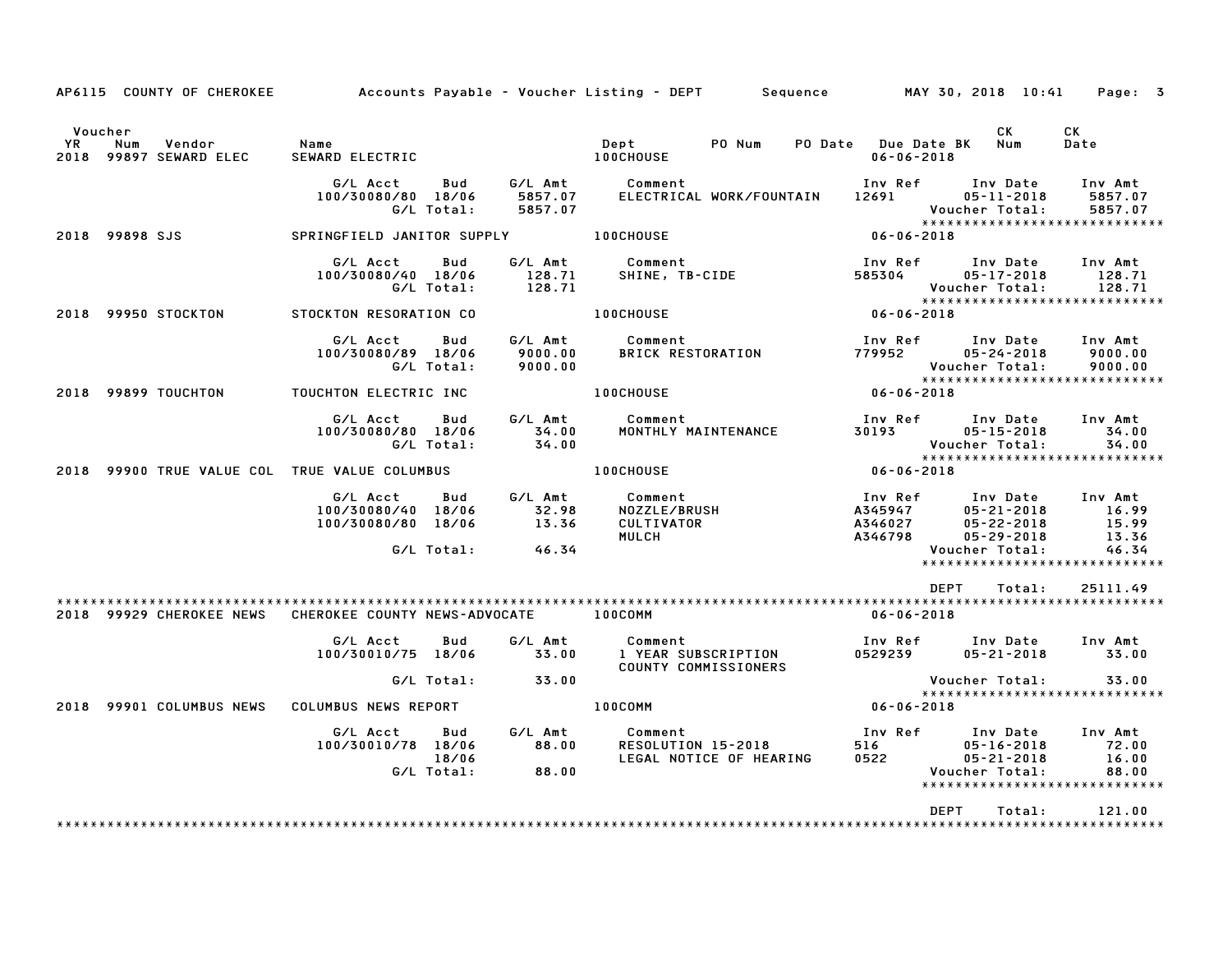|         |                                                        |                                                                                                                                                           | AP6115 COUNTY OF CHEROKEE Accounts Payable - Voucher Listing - DEPT Sequence MAY 30, 2018 10:41 Page: 4                                                                                                                                 |                  |                                                                      |  |
|---------|--------------------------------------------------------|-----------------------------------------------------------------------------------------------------------------------------------------------------------|-----------------------------------------------------------------------------------------------------------------------------------------------------------------------------------------------------------------------------------------|------------------|----------------------------------------------------------------------|--|
| Voucher | YR Num Vendor - Name<br>2018 99982 ALLISON, N - NICOLI |                                                                                                                                                           | CK CK<br>Dept PONum PODate DueDate BK Num Date<br>06-06-2018 06-06-2018                                                                                                                                                                 |                  |                                                                      |  |
|         |                                                        |                                                                                                                                                           | G/L Acct Bud G/L Amt Comment Inv Ref Inv Date Inv Amt<br>100/30070/73 18/06 184.58 TRAVEL EXPENSE 105-29-2018 184.58<br>G/L Total: 184.58 TRAVEL EXPENSE Voucher Total: 184.58<br>2018 99883 BINGHAM, M MELANIE BINGHAM 100DCOURT 100DC |                  | ******************************                                       |  |
|         |                                                        |                                                                                                                                                           |                                                                                                                                                                                                                                         |                  |                                                                      |  |
|         |                                                        |                                                                                                                                                           | G/LAcct Bud G/LAmt Comment Inv Ref Inv Date Inv Amt<br>100/30070/89 18/06 2750.00 MONTHLYATTY/COCONTRACT 106-01-2018 2750.00<br>C/LTotal: 2750.00 MONTHLYATTY/COCONTRACT VoucherTotal: 2750.00<br>2018 99987CLERKSUPREME CLERK, KANSASS |                  |                                                                      |  |
|         |                                                        |                                                                                                                                                           |                                                                                                                                                                                                                                         |                  |                                                                      |  |
|         |                                                        |                                                                                                                                                           |                                                                                                                                                                                                                                         |                  |                                                                      |  |
|         |                                                        |                                                                                                                                                           | OLIVER K LYNCH – OLIVER K LYNCH – OLIVER K LYNCH – OLIVER K LYNCH – OLIVER K LYNCH – OLIVER K LYNCH – OLIVER K<br>2018 99983 CULLIGAN – CULLIGAN OF JOPLIN – 100DCOURT – 100DCOURT                                                      |                  | Voucher Total: 175.00<br>*****************************<br>06-06-2018 |  |
|         |                                                        |                                                                                                                                                           |                                                                                                                                                                                                                                         |                  |                                                                      |  |
|         |                                                        |                                                                                                                                                           | G/LAcct Bud G/LAmt Comment InvRef InvDate InvAmt<br>100/30070/89 18/06 15.60 WATER 120285 05-22-2018 15.60<br>G/LTotal: 15.60 19100DCOURT 100DCOURT 166-06-2018 15.60<br>VINTCURE 100DCOURT 100DCOURT 06-06-2018                        |                  |                                                                      |  |
|         |                                                        |                                                                                                                                                           |                                                                                                                                                                                                                                         |                  |                                                                      |  |
|         |                                                        |                                                                                                                                                           | G/L Acct Bud G/L Amt Comment Inv Ref Inv Date Inv Amt<br>100/30070/89 18/06 2750.00 MONTHLY ATTY/CO CONTRACT 06-01-2018 2750.00<br>G/L Total: 2750.00                                                                                   |                  | ******************************                                       |  |
|         |                                                        | 2018 99882 GAYOSO, C CANDACE BREWSTER GAYOSO CONTENTING OURT                                                                                              |                                                                                                                                                                                                                                         | $06 - 06 - 2018$ |                                                                      |  |
|         |                                                        |                                                                                                                                                           | G/L Acct Bud G/L Amt Comment Inv Ref Inv Date Inv Amt<br>100/30070/89 18/06 2750.00 MONTHLY ATTY/CO CONTRACT 06-01-2018 2750.00<br>6/L Total: 2750.00                                                                                   |                  |                                                                      |  |
|         | 2018 99984 KDMJA                                       |                                                                                                                                                           |                                                                                                                                                                                                                                         |                  | ******************************                                       |  |
|         |                                                        | G/L Acct         Bud             G/L Amt              Comment<br>00/30070/75    18/06             200.00          2018  DUES<br>100/30070/75 18/06 200.00 | Inv Ref Inv Date Inv Amt<br>1950-29-2018 195-29-2018<br>Comment<br>2018 DUES<br>HON. SAMUEL J MARSH<br>Vouch<br>******<br>06-06-2018                                                                                                    |                  |                                                                      |  |
|         |                                                        | G/L Total: 200.00                                                                                                                                         |                                                                                                                                                                                                                                         |                  | Voucher Total: 200.00<br>******************************              |  |
|         |                                                        | 2018 99884 STEELE, D DOUGLAS ROPER STEELE <b>100DCOURT</b>                                                                                                |                                                                                                                                                                                                                                         |                  |                                                                      |  |
|         |                                                        |                                                                                                                                                           | G/L Acct Bud G/L Amt Comment Inv Ref Inv Date Inv Amt<br>100/30070/89 18/06 2750.00 MONTHLY ATTY/CO CONTRACT 06-01-2018 2750.00<br>6/L Total: 2750.00                                                                                   |                  | *****************************                                        |  |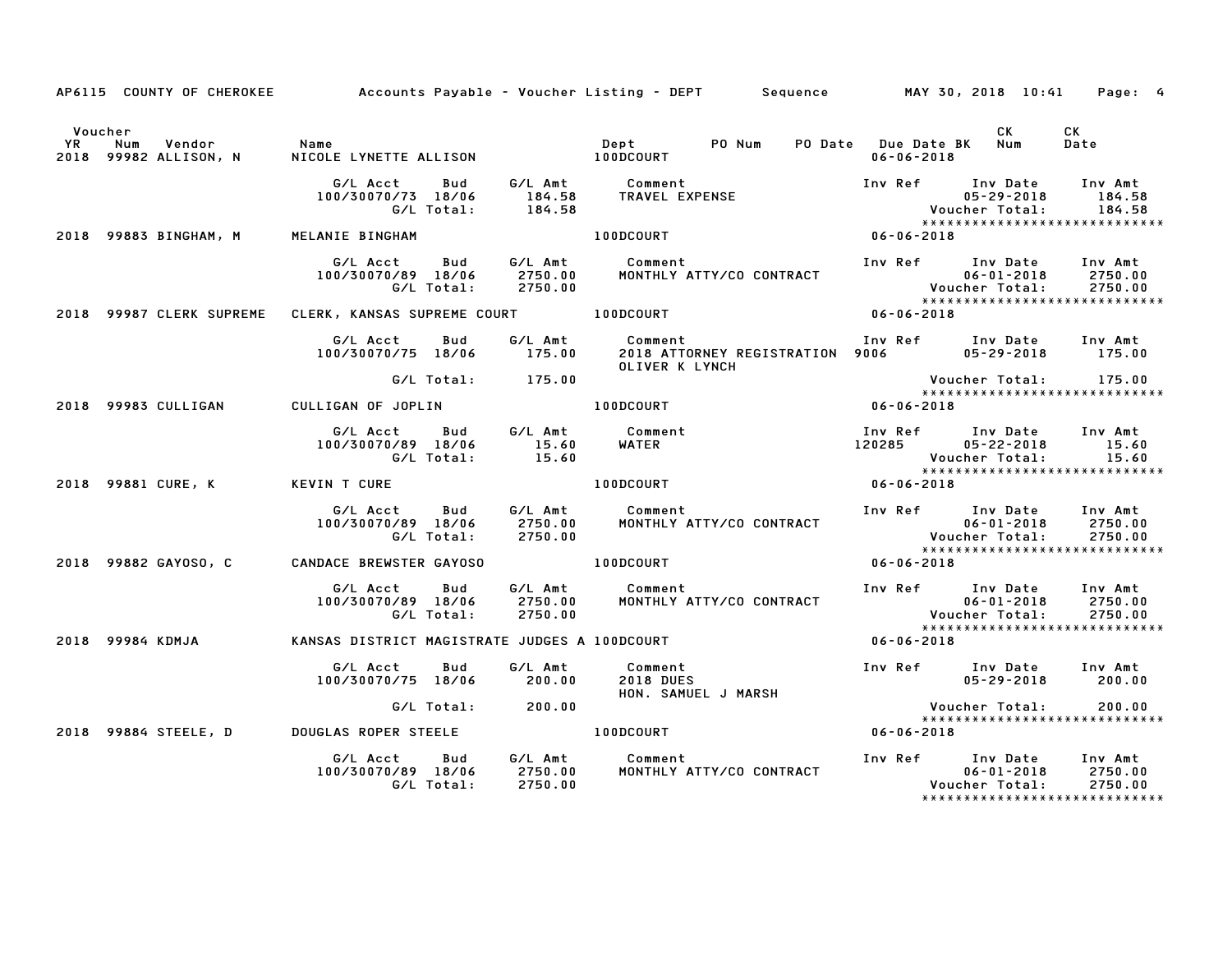|                      |                                        |                                                                                                                                                                                  |                   | AP6115 COUNTY OF CHEROKEE Accounts Payable - Voucher Listing - DEPT Sequence MAY 30, 2018 10:41 Page: 5                                                                                                                                                                     |                                                                              |                                    |                                                                       |
|----------------------|----------------------------------------|----------------------------------------------------------------------------------------------------------------------------------------------------------------------------------|-------------------|-----------------------------------------------------------------------------------------------------------------------------------------------------------------------------------------------------------------------------------------------------------------------------|------------------------------------------------------------------------------|------------------------------------|-----------------------------------------------------------------------|
| Voucher<br><b>YR</b> | Num<br>Vendor<br>2018 99985 STENOGRAPH | Name<br>STENOGRAPH LLC                                                                                                                                                           |                   | PO Num PO Date Due Date BK Num<br>Dept<br>10000049T<br><b>100DCOURT</b>                                                                                                                                                                                                     | $06 - 06 - 2018$                                                             | <b>CK</b>                          | CK<br>Date                                                            |
|                      |                                        | G/L Acct Bud G/L Amt Comment<br>100/30070/79 18/06 369.00<br>G/L Total: 369.00                                                                                                   |                   |                                                                                                                                                                                                                                                                             | Inv Ref Inv Date Inv Amt                                                     |                                    |                                                                       |
|                      | 2018 99986 US CELLULAR                 | US CELLULAR                                                                                                                                                                      |                   | <b>100DCOURT</b>                                                                                                                                                                                                                                                            | $06 - 06 - 2018$                                                             |                                    |                                                                       |
|                      |                                        |                                                                                                                                                                                  |                   |                                                                                                                                                                                                                                                                             | Inv Ref<br>0250457993  05-20-2018                                            | Inv Date Inv Amt<br>Voucher Total: | 42.45<br>42.45<br>*****************************                       |
|                      |                                        |                                                                                                                                                                                  |                   |                                                                                                                                                                                                                                                                             | DEPT                                                                         |                                    | Total: 11986.63                                                       |
|                      | 2018 99902 ETTINGERS                   | ETTINGER'S OFFICE SUPPLY <b>100DEPT OFF</b>                                                                                                                                      |                   |                                                                                                                                                                                                                                                                             | 06-06-2018                                                                   |                                    |                                                                       |
|                      |                                        | G/L Acct<br><b>Bud</b><br>$100/30330/23$ $100/30330/31$ $18/06$ $100/30330/23$ $18/06$ $6.49$ $100/30330/31$ $18/06$ $6.49$ $101/30330/31$ $6/1$ $18/06$ $101.87$ $6/1$ $246.24$ |                   | 0001 Comment<br>FOLDERS, PENS<br>TOWELS, URINAL MAT<br>POUCH<br>CLOVES, T/TISSUE<br>CLOVES, T/TISSUE<br>CLOVES, T/TISSUE<br>CLOVES, T/TISSUE<br>POUCH<br>CLOVES, T/TISSUE<br>CLOVES, T/TISSUE<br>CLOVES, T/TISSUE<br>CLOVES, T/TISSUE<br>CLOVES, T/TISSU<br>G/L Amt Comment | Voucher Total: 246.24<br>****************************                        |                                    |                                                                       |
|                      |                                        | 2018 99966 LOCKWOOD LOCKWOOD COMPANY                                                                                                                                             |                   | 100DEPT OFF                                                                                                                                                                                                                                                                 | $06 - 06 - 2018$                                                             |                                    |                                                                       |
|                      |                                        | G/L Acct Bud<br>100/30330/32 18/06 227.49                                                                                                                                        |                   | G/L Amt Comment<br><b>BINDER</b><br>BINDER<br>COMMISSIONER JOURNAL                                                                                                                                                                                                          | Inv Ref       Inv Date     Inv Amt<br>121776         05-22-2018       227.49 |                                    |                                                                       |
|                      |                                        |                                                                                                                                                                                  | G/L Total: 227.49 |                                                                                                                                                                                                                                                                             | Voucher Total: 227.49<br>**************************                          |                                    |                                                                       |
|                      | 2018 99903 MCCARTYS                    | MCCARTY'S                                                                                                                                                                        |                   | 100DEPT OFF                                                                                                                                                                                                                                                                 | $06 - 06 - 2018$                                                             |                                    |                                                                       |
|                      |                                        | G/L Acct Bud<br>100/30330/32 18/06<br>G/L Total: 7.00                                                                                                                            | 7.00              | G/L Amt Comment                                                                                                                                                                                                                                                             | Inv Ref      Inv Date     Inv Amt                                            |                                    | 7.00<br>Voucher Total: 7.00<br>****************************           |
|                      |                                        |                                                                                                                                                                                  |                   |                                                                                                                                                                                                                                                                             | $06 - 06 - 2018$                                                             |                                    |                                                                       |
|                      |                                        | G/L Acct Bud G/L Amt Comment<br>100/30330/23 18/06 307.56 CALCULATO<br>G/L Total: 307.56                                                                                         |                   | Comment                                Inv Ref      Inv Date    Inv Amt<br>CALCULATOR, ROLLS, RIBBONS  39239           05-17-2018       307.56                                                                                                                              |                                                                              | Voucher Total:                     | 307.56<br>******************************                              |
|                      | 2018 99904 QUILL                       | QUILL CORPORATION <b>CONTAINS A RELATE OF STATE OF FILTI</b> ON                                                                                                                  |                   | $06 - 06 - 2018$                                                                                                                                                                                                                                                            |                                                                              |                                    |                                                                       |
|                      |                                        | G/L Acct   Bud<br>100/30330/25 18/06 246.39<br>100/30330/32 18/06 105.96<br>100/30330/22 18/06 606.53                                                                            | G/L Amt           | Comment<br>05-10-2018<br>CHAIR, FIRST AID KIT, 7207234<br>INK, OIL, STAPLES, TONER 7207259 05-17-2018<br>TONER 7229887 05-18-2018                                                                                                                                           | Inv Ref      Inv Date     Inv Amt                                            |                                    | 05-10-2018 246.39<br>05-17-2018 105.96<br>05-17-2018 451.91<br>154.62 |
|                      |                                        | G/L Total:                                                                                                                                                                       | 958.88            |                                                                                                                                                                                                                                                                             |                                                                              | Voucher Total:                     | 958.88                                                                |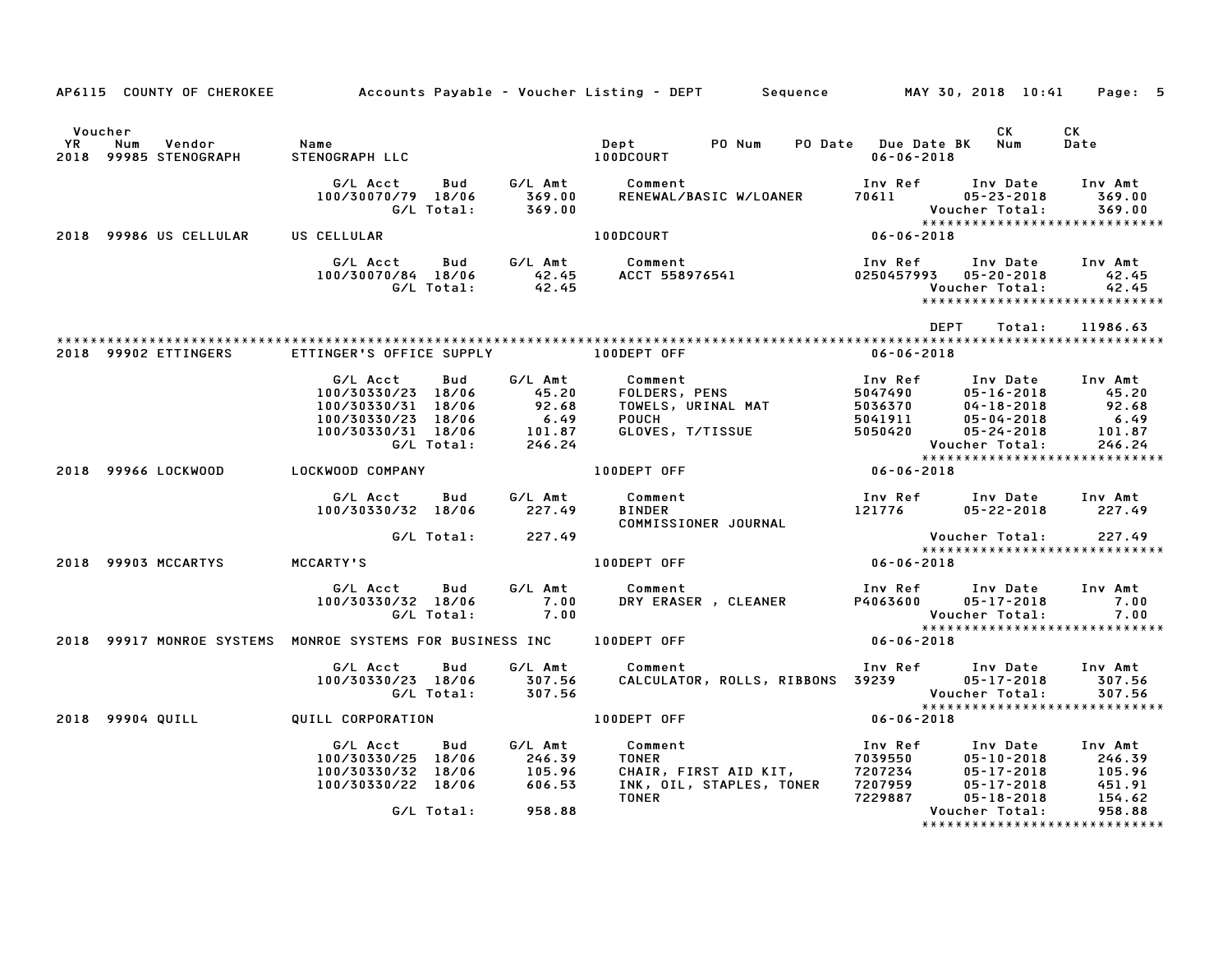| AP6115 COUNTY OF CHEROKEE                                                  | Accounts Payable - Voucher Listing - DEPT           |                                 | Sequence                                        | MAY 30, 2018 10:41                                                    | Page: 6                                                          |
|----------------------------------------------------------------------------|-----------------------------------------------------|---------------------------------|-------------------------------------------------|-----------------------------------------------------------------------|------------------------------------------------------------------|
| Voucher<br>YR.<br>Num<br>Vendor<br>2018 99918 TONER                        | Name<br>TONER CONNECTION                            |                                 | Dept<br>PO Num<br><b>PO Date</b><br>100DEPT OFF | СK<br><b>Due Date BK</b><br>Num<br>$06 - 06 - 2018$                   | СK<br>Date                                                       |
|                                                                            | G/L Acct<br>Bud<br>100/30330/23 18/06<br>G/L Total: | G/L Amt<br>899.80<br>899.80     | Comment<br>TONER CARTRIDGES                     | Inv Ref<br>Inv Date<br>33168<br>$05 - 15 - 2018$<br>Voucher Total:    | Inv Amt<br>899.80<br>899.80<br>*****************************     |
| 2018 99874 ECON                                                            | CHEROKEE COUNTY ECONOMIC DEVELOPMEN 100ECON         |                                 |                                                 | <b>DEPT</b><br>$06 - 06 - 2018$                                       | 2646.97<br>Total:                                                |
|                                                                            | G/L Acct<br>Bud<br>100/30230/89 18/06<br>G/L Total: | G/L Amt<br>13750.00<br>13750.00 | Comment<br>QUARTERLY DISTRIBUTION               | Inv Ref<br>Inv Date<br>$06 - 01 - 2018$<br>Voucher Total:             | Inv Amt<br>13750.00<br>13750.00<br>***************************** |
| 2018 99879 GENEOLOGY                                                       | <b>CCKG-H SOCIETY INC</b>                           |                                 | 100GENEOLOGY                                    | <b>DEPT</b><br>$06 - 06 - 2018$                                       | 13750.00<br>Total:                                               |
|                                                                            | G/L Acct<br>Bud<br>100/30180/89 18/06<br>G/L Total: | G/L Amt<br>2000.00<br>2000.00   | Comment<br>QUARTERLY DISTRIBUTION               | Inv Ref<br>Inv Date<br>$06 - 01 - 2018$<br>Voucher Total:             | Inv Amt<br>2000.00<br>2000.00<br>*****************************   |
| 2018 99905 SEK REG JUVENIL SEK REGIONAL JUVENILE DETENTION CTR 100JUVENILE |                                                     |                                 |                                                 | <b>DEPT</b><br>$06 - 06 - 2018$                                       | Total:<br>2000.00                                                |
|                                                                            | G/L Acct<br>Bud<br>100/30170/89 18/06<br>G/L Total: | G/L Amt<br>9243.00<br>9243.00   | Comment<br>MONTHLY DETENTION FEE                | Inv Ref<br>Inv Date<br>6367<br>$04 - 30 - 2018$<br>Voucher Total:     | Inv Amt<br>9243.00<br>9243.00<br>*****************************   |
| 2018 99906 KSU GLOBAL                                                      | CONFERENCES AND NONCREDIT PROGRAMS 100REGOFDEED     |                                 |                                                 | <b>DEPT</b><br>$06 - 06 - 2018$                                       | Total:<br>9243.00                                                |
|                                                                            | G/L Acct<br>Bud<br>100/30050/88 18/06<br>G/L Total: | G/L Amt<br>110.00<br>110.00     | Comment<br>REGISTER OF DEEDS TRAINING 10272CE9  | Inv Ref<br>Inv Date<br>$05 - 01 - 2018$<br>Voucher Total:             | Inv Amt<br>110.00<br>110.00<br>*****************************     |
| 2018 99907 BERNARD                                                         | BERNARD FOOD INDUSTRIES INC                         |                                 | <b>100SHERIFF</b>                               | <b>DEPT</b><br>$06 - 06 - 2018$                                       | Total:<br>110.00                                                 |
|                                                                            | G/L Acct<br>Bud<br>100/30060/32 18/06<br>G/L Total: | G/L Amt<br>204.00<br>204.00     | Comment<br><b>BEV BASE</b>                      | Inv Ref<br>Inv Date<br>00800969<br>$05 - 04 - 2018$<br>Voucher Total: | Inv Amt<br>204.00<br>204.00<br>*****************************     |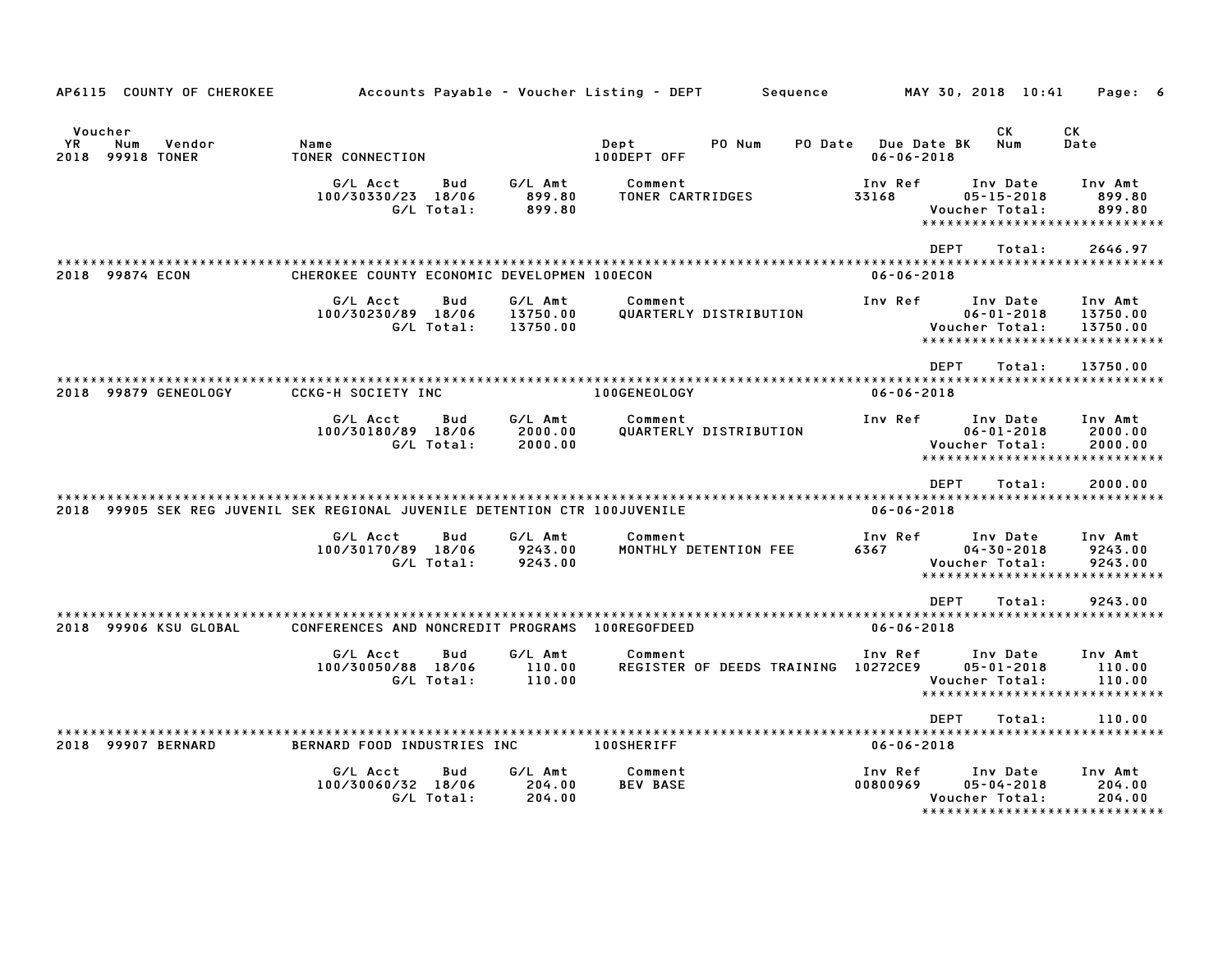|                              |                                      |                                                                                                            |                    | AP6115 COUNTY OF CHEROKEE Accounts Payable - Voucher Listing - DEPT Sequence MAY 30, 2018 10:41 Page: 7                                                                                      |                                                        |                              |                                                                                |
|------------------------------|--------------------------------------|------------------------------------------------------------------------------------------------------------|--------------------|----------------------------------------------------------------------------------------------------------------------------------------------------------------------------------------------|--------------------------------------------------------|------------------------------|--------------------------------------------------------------------------------|
| Voucher<br><b>YR</b><br>2018 | Num<br>Vendor                        | Name<br>99908 BROOKS JEFFREY BROOKS-JEFFREY MARKETING, INC 100SHERIFF                                      |                    | Dept PO Num PO Date Due Date BK Num                                                                                                                                                          | $06 - 06 - 2018$                                       | CK .                         | CK<br>Date                                                                     |
|                              |                                      | G/L Acct<br>ct Bud G/LAmt Comment:<br>0/71 18/06 72.00 ADDITIONA:<br>G/LTotal: 72.00<br>100/30060/71 18/06 |                    | Comment                                  Inv Ref       Inv Date     Inv Amt<br>ADDITIONAL EMAIL ACCOUNTS    181379         05-10-2018        72.00                                           |                                                        |                              | 72.00<br>Voucher Total: 72.00<br>****************************                  |
|                              | 2018 99979 BUTCH                     | BUTCH'S PEST CONTROL SERVICE 100SHERIFF                                                                    |                    |                                                                                                                                                                                              | $06 - 06 - 2018$                                       |                              |                                                                                |
|                              |                                      |                                                                                                            |                    | نار ہے۔<br>100/30060/80 18/06 75.00 MONTHLY SPRAY 18567670 05-25-2018 75.00<br>18567670 05-25-2018 75.00<br>1000600 MONTHLY SPRAY 18567670 1899000 1000600 7:1                               |                                                        |                              |                                                                                |
|                              | 2018 99956 CDL                       | <b>CDL ELECTRIC</b>                                                                                        |                    | <b>100SHERIFF</b>                                                                                                                                                                            |                                                        |                              |                                                                                |
|                              |                                      | G/L Acct Bud G/L Amt Comment<br>100/30060/80 18/06 895.87<br>G/L Total:                                    | 895.87             | Comment<br>REPLACE T-STAT                                                                                                                                                                    | Inv Ref       Inv Date<br>W77527       05–21–2018      | Voucher Total:               | Inv Amt<br>895.87<br>895.87                                                    |
|                              | 2018 99909 CHARM TEX                 | CHARM-TEX INC                                                                                              |                    | $06 - 06 - 2018$<br><b>100SHERIFF</b>                                                                                                                                                        |                                                        |                              |                                                                                |
|                              |                                      |                                                                                                            |                    | 6/L Acct Bud G/L Amt Comment 100/30060/37 18/06 189.12 SLIP ONS, 0163941 05-11-2018<br>100/30060/37 18/06 189.12 SLIP ONS, NAPKINS 0163830 05-11-2018<br>TAMPONS, NAPKINS 0163830 05-10-1201 |                                                        | Inv Date Inv Amt             | 48.32<br>140.80                                                                |
|                              |                                      | G/L Total: 189.12                                                                                          |                    |                                                                                                                                                                                              | Voucher Total: 189.12<br>***************************** |                              |                                                                                |
|                              | 2018 99910 CITY TELE                 | CITY TELE COIN COMPANY INC <b>100SHERIFF</b>                                                               |                    |                                                                                                                                                                                              | $*****$<br>06-06-2018                                  |                              |                                                                                |
|                              |                                      | Bud<br>G/L Acct<br>100/30060/37 18/06<br>G/L Total: 2000.00                                                |                    |                                                                                                                                                                                              | Inv Ref Inv Date                                       | 05-07-2018<br>Voucher Total: | Inv Amt<br>2000.00<br>2000.00                                                  |
|                              | 2018 99911 CMI                       | CMI INC                                                                                                    |                    | <b>100SHERIFF</b>                                                                                                                                                                            | $06 - 06 - 2018$                                       |                              | *****************************                                                  |
|                              |                                      | G/L Acct Bud<br>100/30060/22 18/06<br>G/L Total:                                                           | 82.33<br>82.33     | G/L Amt Comment<br>Comment<br>MOUTHPIECES                                                                                                                                                    | Inv Ref      Inv Date<br>8012677        05–15–2018     | Voucher Total:               | Inv Amt<br>82.33<br>82.33                                                      |
|                              | 2018 99957 CONSOLIDATED              | CONSOLIDATED PLASTICS COMPANY INC  100SHERIFF                                                              |                    |                                                                                                                                                                                              | $06 - 06 - 2018$                                       |                              |                                                                                |
|                              |                                      | G/L Acct   Bud<br>100/30060/32 18/06<br>G/L Total:    11189.01                                             |                    | G/L Amt         Comment<br>11189.01      INMATE MEALS                                                                                                                                        | Inv Ref      Inv Date<br>19051618       05–23–2018     |                              | Inv Amt<br>11189.01<br>Voucher Total: 11189.01<br>**************************** |
|                              | 2018 99912 DEGROOT, T THOMAS DEGROOT |                                                                                                            |                    | <b>100SHERIFF</b>                                                                                                                                                                            | $06 - 06 - 2018$                                       |                              |                                                                                |
|                              |                                      | G/L Acct<br><b>Bud</b><br>060/73 18/06 7.87<br>G/L Total: 7.87<br>100/30060/73 18/06                       |                    | G/L Amt Comment                                                                                                                                                                              |                                                        |                              |                                                                                |
|                              |                                      | 2018 99958 DIRECT BENEFIT DIRECT BENEFIT SOLUTIONS 100SHERIFF                                              |                    |                                                                                                                                                                                              |                                                        |                              |                                                                                |
|                              |                                      | G/L Acct<br>Bud<br>100/30060/86 18/06<br>G/L Total:                                                        | 1401.91<br>1401.91 | G/L Amt Comment<br>Comment<br>INMATE PRESCRIPTION                                                                                                                                            | Inv Ref      Inv Date<br>2016291        05–22–2018     | Voucher Total:               | Inv Amt<br>1401.91<br>1401.91<br>*****************************                 |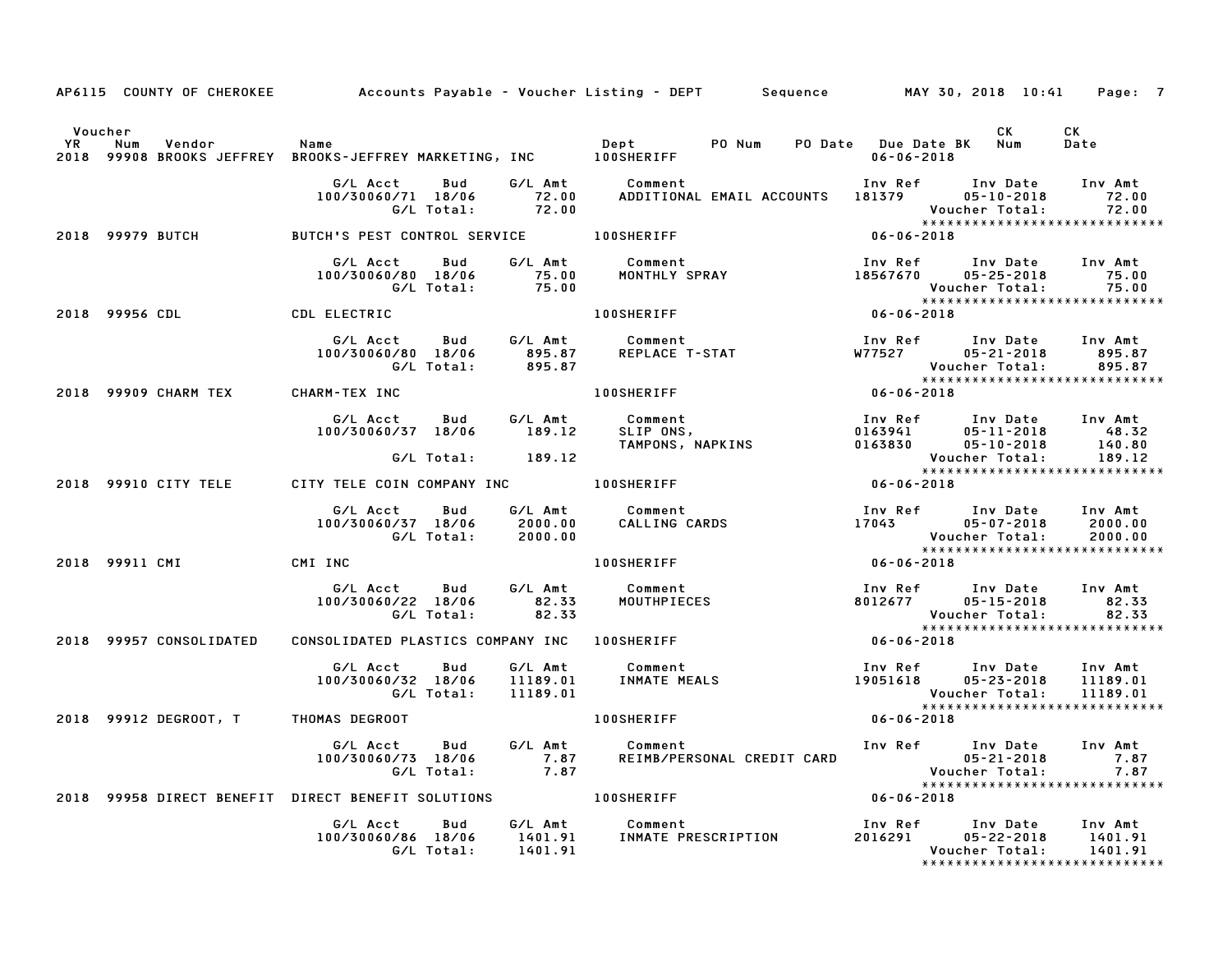|                      |                         |                                                              |                             | AP6115 COUNTY OF CHEROKEE Accounts Payable - Voucher Listing - DEPT Sequence MAY 30, 2018 10:41 Page: 8                                     |                                                    |                                                                         |                                                                  |
|----------------------|-------------------------|--------------------------------------------------------------|-----------------------------|---------------------------------------------------------------------------------------------------------------------------------------------|----------------------------------------------------|-------------------------------------------------------------------------|------------------------------------------------------------------|
| Voucher<br><b>YR</b> | Vendor<br>Num           | Name<br>2018 99980 HATFIELD DODGE HATFIELD DODGE             |                             | PO Num<br>Dept<br><b>100SHERIFF</b>                                                                                                         | PO Date Due Date BK Num<br>$06 - 06 - 2018$        | CK                                                                      | CK<br>Date                                                       |
|                      |                         | G/L Acct<br>Bud<br>100/30060/94 18/06<br>G/L Total:          | 30178.00<br>30178.00        | G/L Amt Comment<br>COMMENT<br>2018 RAM 1500 PU                                                                                              | Inv Ref       Inv Date<br>9993512       04–30–2018 | Voucher Total:                                                          | Inv Amt<br>30178.00<br>30178.00<br>***************************** |
|                      | 2018 99913 HENRY KRAFT  | HENRY KRAFT INC                                              |                             | $06 - 06 - 2018$<br><b>100SHERIFF</b>                                                                                                       |                                                    |                                                                         |                                                                  |
|                      |                         | G/L Acct<br>Bud<br>100/30060/40 18/06<br>18/06<br>G/L Total: | G/L Amt<br>711.14<br>711.14 | Comment 1nv Ref Inv Date Inv Amt<br>LINERS, CUPS, TOWELS 263507 05-10-2018 432.16<br>Comment<br>LINERS, T/TISSUE, TABLETS 264343 05-24-2018 |                                                    | Voucher Total:                                                          | 278.98<br>711.14                                                 |
|                      | 2018 99914 KANSASLAND   |                                                              |                             | KANSASLAND TIRE OF PITTSBURG 100SHERIFF                                                                                                     | $06 - 06 - 2018$                                   |                                                                         | *****************************                                    |
|                      |                         | G/L Acct<br>Bud<br>100/30060/25 18/06<br>G/L Total:          | 592.80<br>592.80            | G/L Amt Comment                                                                                                                             |                                                    | Inv Ref      Inv Date     Inv Amt<br>$05 - 16 - 2018$<br>Voucher Total: | 592.80<br>592.80<br>******************************               |
|                      | 2018 99952 MIKE CARPINO | MIKE CARPINO FORD MERCURY INC 100SHERIFF                     |                             |                                                                                                                                             | $06 - 06 - 2018$                                   |                                                                         |                                                                  |
|                      |                         | G/L Acct<br>Bud<br>100/30060/25 18/06<br>G/L Total:          | 96.53<br>96.53              | G/L Amt Comment<br><b>HOSE</b>                                                                                                              | 111234                                             | Inv Ref Inv Date Inv Amt<br>$05 - 17 - 2018$<br>Voucher Total:          | 96.53<br>96.53                                                   |
|                      | 2018 99915 NATALINIS    | NATALINI'S AUTOMOTIVE                                        |                             | <b>100SHERIFF</b>                                                                                                                           | $06 - 06 - 2018$                                   |                                                                         | *****************************                                    |
|                      |                         | G/L Acct<br>Bud<br>100/30060/25 18/06<br>G/L Total: 75.54    |                             | AIR FILTER                                                                                                                                  | 669466 05-16-2018                                  | Inv Ref Inv Date Inv Amt<br>669623 05-17-2018 64.97<br>Voucher Total:   | 64.97<br>10.57<br>75.54                                          |
|                      |                         | 2018 99981 OBERBECK, J JIMMY D OBERBECK                      |                             | <b>100SHERIFF</b>                                                                                                                           | $06 - 06 - 2018$                                   |                                                                         | ******************************                                   |
|                      |                         | G/L Acct<br>Bud<br>100/30060/89 18/06<br>G/L Total:          | 45.00<br>45.00              | G/L Amt Comment<br>TRANSPORT                                                                                                                |                                                    | Inv Ref Inv Date Inv Amt<br>05-29-2018<br>Voucher Total:                | 45.00<br>45.00                                                   |
|                      |                         | 2018 99959 TESSCO TESSCO INC                                 |                             | <b>100SHERIFF</b>                                                                                                                           | $06 - 06 - 2018$                                   |                                                                         | *****************************                                    |
|                      |                         | G/L Acct<br>Bud<br>100/30060/94 18/06<br>G/L Total:          | 51.57<br>51.57              | G/L Amt Comment<br>Comment<br>CAR EQUIPMENT                                                                                                 | Inv Ref Inv Date Inv Amt<br>2569137 05-01-2018     | Voucher Total:                                                          | 51.57<br>51.57<br>*****************************                  |
|                      |                         | 2018 99960 TRUE VALUE COL TRUE VALUE COLUMBUS   100SHERIFF   |                             |                                                                                                                                             | $06 - 06 - 2018$                                   |                                                                         |                                                                  |
|                      |                         | G/L Acct<br>Bud<br>100/30060/25 18/06 46.76<br>G/L Total:    | 46.76                       | G/L Amt Comment                                                                                                                             |                                                    | Voucher Total:                                                          | 46.76<br>46.76<br>*****************************                  |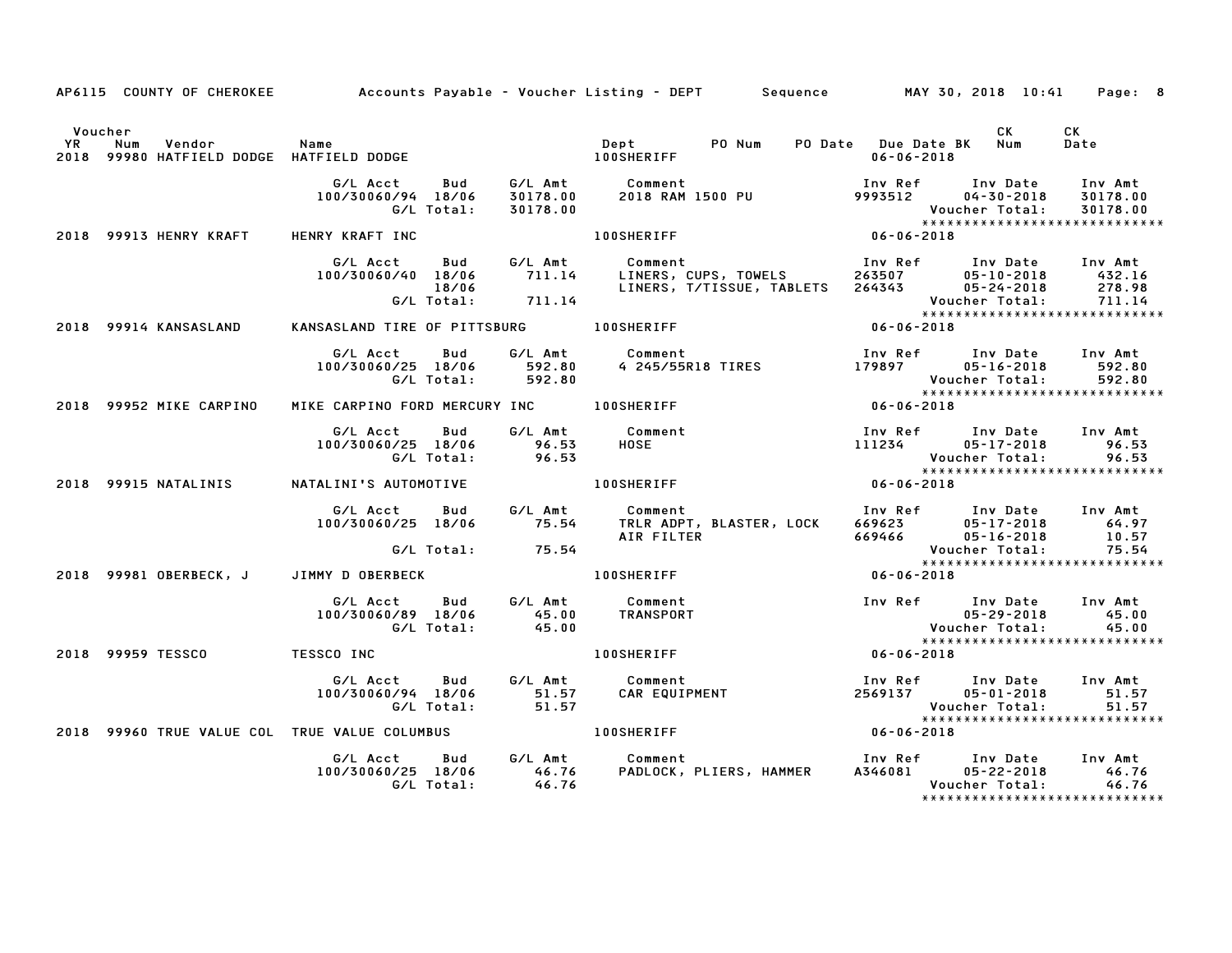|                                                   |        | AP6115 COUNTY OF CHEROKEE Accounts Payable - Voucher Listing - DEPT Sequence MAY 30, 2018 10:41 Page: 9 |                   |                                                                                               |                                                                                                                                                                               |                                                                                                            |           |                                                                    |
|---------------------------------------------------|--------|---------------------------------------------------------------------------------------------------------|-------------------|-----------------------------------------------------------------------------------------------|-------------------------------------------------------------------------------------------------------------------------------------------------------------------------------|------------------------------------------------------------------------------------------------------------|-----------|--------------------------------------------------------------------|
| Voucher<br><b>YR</b><br>Num<br>2018 99961 TURNKEY | Vendor |                                                                                                         |                   |                                                                                               |                                                                                                                                                                               | PO Date Due Date BK Num<br>$06 - 06 - 2018$                                                                | <b>CK</b> | CK<br>Date                                                         |
|                                                   |        |                                                                                                         |                   |                                                                                               | G/L Acct Bud G/L Amt Comment Inv Ref Inv Date<br>100/30060/37 18/06 1571.32 CANTEEN SALES 114620180515 05-15-2018<br>G/L Total: 1571.32 CANTEEN SALES 114620180515 05-15-2018 | Inv Ref      Inv Date     Inv Amt                                                                          |           | 1571.32<br>Voucher Total: 1571.32<br>***************************** |
|                                                   |        | 2018 99916 COLUMBUS NEWS COLUMBUS NEWS REPORT                                                           |                   | <b>100TREAS</b>                                                                               |                                                                                                                                                                               | <b>DEPT</b><br>06-06-2018                                                                                  | Total:    | 49485.77                                                           |
|                                                   |        |                                                                                                         |                   | G/L Acct Bud G/L Amt Comment<br>100/30030/78 18/06 84.00 QUARTERLY REPORT<br>G/L Total: 84.00 |                                                                                                                                                                               |                                                                                                            |           |                                                                    |
| 2018 99939 APPLE                                  |        | <b>APPLEMARKET</b>                                                                                      |                   | 110HWY                                                                                        |                                                                                                                                                                               | <b>DEPT</b><br>$06 - 06 - 2018$                                                                            | Total:    | 84.00                                                              |
|                                                   |        | G/L Acct<br>110/30110/42 18/06 31.59<br>G/L Total:                                                      | Bud<br>31.59      | G/L Amt Comment<br>31.59 CLEANER                                                              |                                                                                                                                                                               |                                                                                                            |           |                                                                    |
|                                                   |        | 2018 99933 BLEVINS BLEVINS ASPHALT CONSTRUCTION CO INC 110HWY                                           |                   |                                                                                               |                                                                                                                                                                               | Voucher Total: 31.59<br>*********************************                                                  |           |                                                                    |
|                                                   |        | G/L Acct<br>110/30110/34 18/06 496.76                                                                   | Bud               | G/L Amt Comment<br>COLD MIX                                                                   | 100 Ref 100 Date 100 Amt<br>2012 05-14-2018 144.76<br>2074 05-16-2018 160.00<br>2136 05-23-2018 192.00                                                                        | 2052 05-14-2018 144.76<br>2074 05-16-2018 160.00<br>2136 05-23-2018 192.00                                 |           |                                                                    |
|                                                   |        |                                                                                                         | G/L Total: 496.76 |                                                                                               |                                                                                                                                                                               | Voucher Total: 496.76<br>****************************                                                      |           |                                                                    |
| 2018 99942 CINTAS                                 |        | CINTAS FIRST AID & SAFETY 110HWY                                                                        |                   |                                                                                               |                                                                                                                                                                               | $06 - 06 - 2018$                                                                                           |           |                                                                    |
|                                                   |        | 110/30110/89 18/06 57.94 FIRST AID<br>G/L Total: 57.94 FIRST AID                                        |                   | G/L Amt Comment                                                                               |                                                                                                                                                                               | Inv Ref Inv Date Inv Amt<br>8403653508  05-11-2018<br>Voucher Total: 37.94<br>**************************** |           | 37.94                                                              |
| 2018 99932 CLEAN                                  |        | CLEAN THE UNIFORM CO JOPLIN 110HWY                                                                      |                   |                                                                                               |                                                                                                                                                                               | $06 - 06 - 2018$                                                                                           |           |                                                                    |
|                                                   |        |                                                                                                         |                   |                                                                                               | our buy b/L Amt Comment Inv Ref Inv Date Inv Amt Inv Amt Inv Amt Comment<br>110/30110/42 18/06 78.17 AIR FRESH, MAT, SOAP 20000167 05–21–2018 78.17<br>6/L Total: 78.17       | Voucher Total: 78.17<br>****************************                                                       |           |                                                                    |
|                                                   |        | 2018 99968 ETTINGERS ETTINGER'S OFFICE SUPPLY THE MIDHWY                                                |                   |                                                                                               |                                                                                                                                                                               | $06 - 06 - 2018$                                                                                           |           |                                                                    |
|                                                   |        | G/L Acct<br>110/30110/79 18/06 16.94 LEGAL PADS<br>G/L Total:                                           | Bud<br>16.94      | G/L Amt Comment                                                                               |                                                                                                                                                                               | Inv Ref       Inv Date     Inv Amt<br>504918-0       05-22-2018        16.94<br>Voucher Total:             |           | 16.94<br>*****************************                             |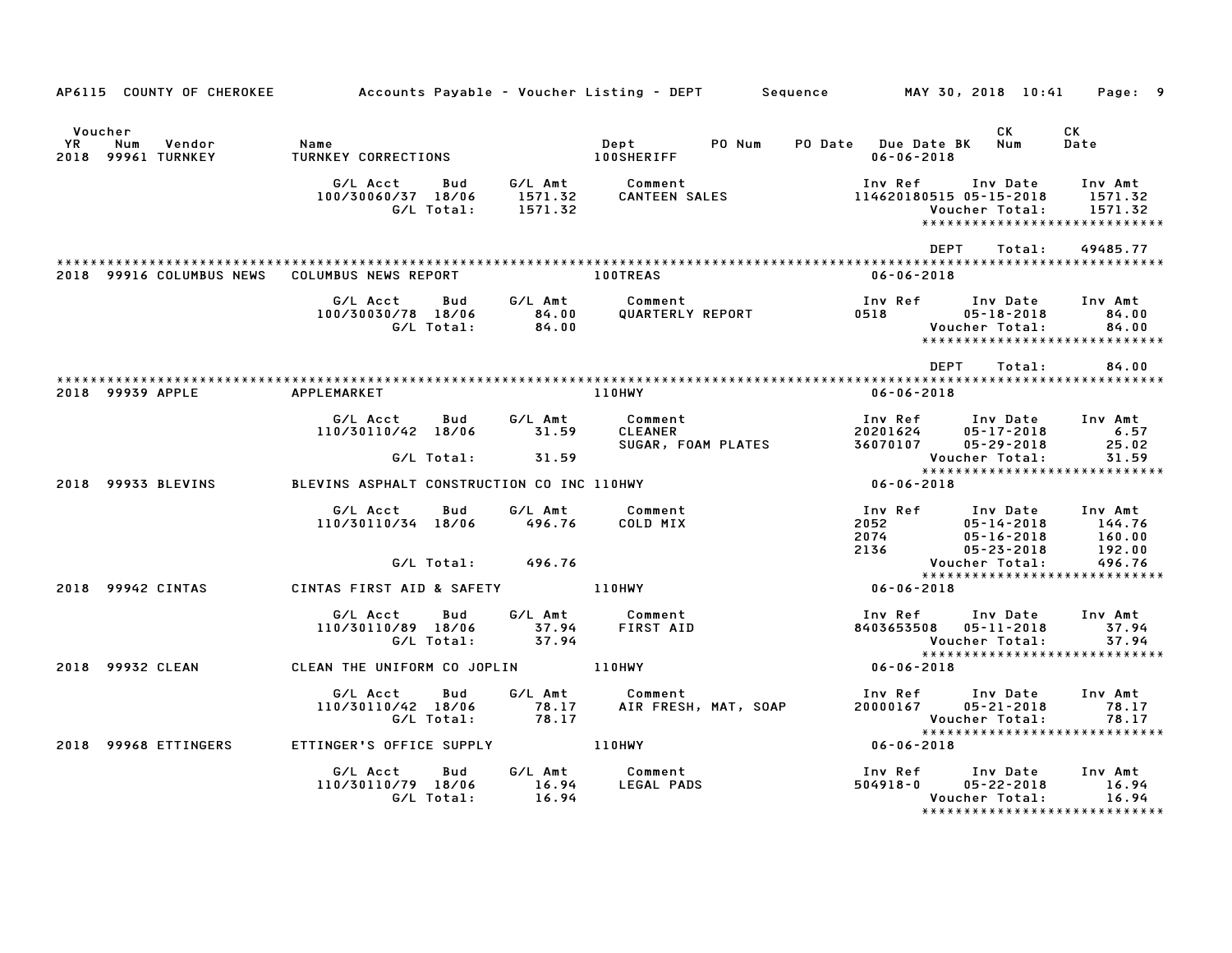|           | AP6115 COUNTY OF CHEROKEE                     |                                              |                                                           | Accounts Payable – Voucher Listing – DEPT       Sequence         MAY 30, 2018 10:41     Page: 10 |                                                                                           |                                                 |                                                                 |
|-----------|-----------------------------------------------|----------------------------------------------|-----------------------------------------------------------|--------------------------------------------------------------------------------------------------|-------------------------------------------------------------------------------------------|-------------------------------------------------|-----------------------------------------------------------------|
| <b>YR</b> | Voucher<br>Num<br>Vendor<br>2018 99937 FABICK | Name<br>JOHN FABICK TRACTOR CO               |                                                           | PO Num<br>Dept<br>110HWY                                                                         | PO Date Due Date BK Num<br>$06 - 06 - 2018$                                               | CK                                              | CK<br>Date                                                      |
|           |                                               | G/L Acct<br>110/30110/79 18/06               | Bud G/LAmt Comment<br>18/06 420.99 PARTS                  |                                                                                                  | Inv Ref<br>PIJ00340435 05-17-2018<br>PIJ00340564 05-20-2018                               | Inv Date                                        | Inv Amt<br>129.13<br>291.86                                     |
|           |                                               |                                              |                                                           |                                                                                                  |                                                                                           | Voucher Total:                                  | 420.99                                                          |
|           | 2018 99948 FARMERS                            |                                              |                                                           | G/L Total: 420.99<br>FARMERS COOPERATIVE ASSOCIATION 110HWY                                      | $06 - 06 - 2018$                                                                          |                                                 | *****************************                                   |
|           |                                               | G/L Acct                                     | Bud<br>110/30110/79 18/06 71.98                           | G/L Amt Comment                                                                                  |                                                                                           |                                                 |                                                                 |
|           |                                               |                                              | G/L Total: 71.98                                          |                                                                                                  |                                                                                           | <b>Voucher Total:</b>                           | 41.99<br>71.98                                                  |
|           | 2018 99970 FED SAFETY                         |                                              |                                                           | FEDERAL SAFETY COMPLIANCE CENTER IN 110HWY                                                       | $06 - 06 - 2018$                                                                          |                                                 |                                                                 |
|           |                                               | G/L Acct Bud                                 | G/L Amt<br>110/30110/79 18/06 298.50<br>G/L Total: 298.50 | Comment<br>Comment<br>NEW OSHA KIT                                                               | Inv Ref Inv Date Inv Amt                                                                  | <b>Voucher Total:</b>                           |                                                                 |
|           | 2018 99946 FLEETPRIDE                         | <b>FLEETPRIDE</b>                            |                                                           | 110HWY                                                                                           | $06 - 06 - 2018$                                                                          |                                                 |                                                                 |
|           |                                               |                                              |                                                           |                                                                                                  |                                                                                           |                                                 |                                                                 |
|           | 2018 99934 FROST OIL                          | FROST OIL COMPANY                            |                                                           | <b>110HWY</b>                                                                                    | $06 - 06 - 2018$                                                                          |                                                 |                                                                 |
|           |                                               | G/L Acct Bud<br>110/30110/32 18/06           | 2229.71<br>G/L Total: 2229.71                             | G/L Amt Comment<br><b>OIL</b><br>PROWERTRAN                                                      | Inv Ref Inv Date Inv Amt<br>0146838-IN 05-17-2018 674.69<br>0147288-IN 05-24-2018 1555.02 | Voucher Total:<br>Youcher Total:<br>*********** | 2229.71                                                         |
|           |                                               |                                              |                                                           |                                                                                                  |                                                                                           |                                                 | ******************************                                  |
|           | 2018 99949 FULL SERVICE                       | FULL SERVICE AUTOMOTIVE                      |                                                           | 110HWY                                                                                           | $06 - 06 - 2018$                                                                          |                                                 |                                                                 |
|           |                                               | G/L Acct Bud<br>110/30110/79 18/06           |                                                           | G/L Amt      Comment<br>213.00     WINDSHIELD REPAIR<br>WINDSHIELD REPAIR                        | Inv Ref      Inv Date    Inv Amt<br>510841         05–15–2018       213.00                |                                                 | 213.00<br>******************************                        |
|           | 2018 99967 HARBOR                             | HARBOR FREIGHT TOOLS                         |                                                           | 110HWY                                                                                           | $06 - 06 - 2018$                                                                          |                                                 |                                                                 |
|           |                                               | G/L Acct<br>110/30110/79 18/06<br>G/L Total: | Bud G/LAmt Comment<br>8/06 30.36 PARTS<br>30.36<br>30.36  |                                                                                                  | Inv Ref Inv Date Inv Amt<br>999009344396 05-24-2018                                       | Voucher Total:                                  | 30.36<br>30.36<br>*****************************                 |
|           | 2018 99936 HY-FLO                             | HY-FLO EQUIPMENT CO                          |                                                           | 110HWY                                                                                           | $06 - 06 - 2018$                                                                          |                                                 |                                                                 |
|           |                                               | G/L Acct<br>110/30110/79 18/06               | Bud<br>1096.08<br>G/L Total: 1096.08                      | G/L Amt Comment<br>1096.08 INSTALLED<br><b>COMMENT<br/>INSTALLED NEW PUMP</b>                    | Inv Ref       Inv Date<br>124285        05–17–2018                                        | Voucher Total:                                  | Inv Amt<br>1096.08<br>1096.08<br>****************************** |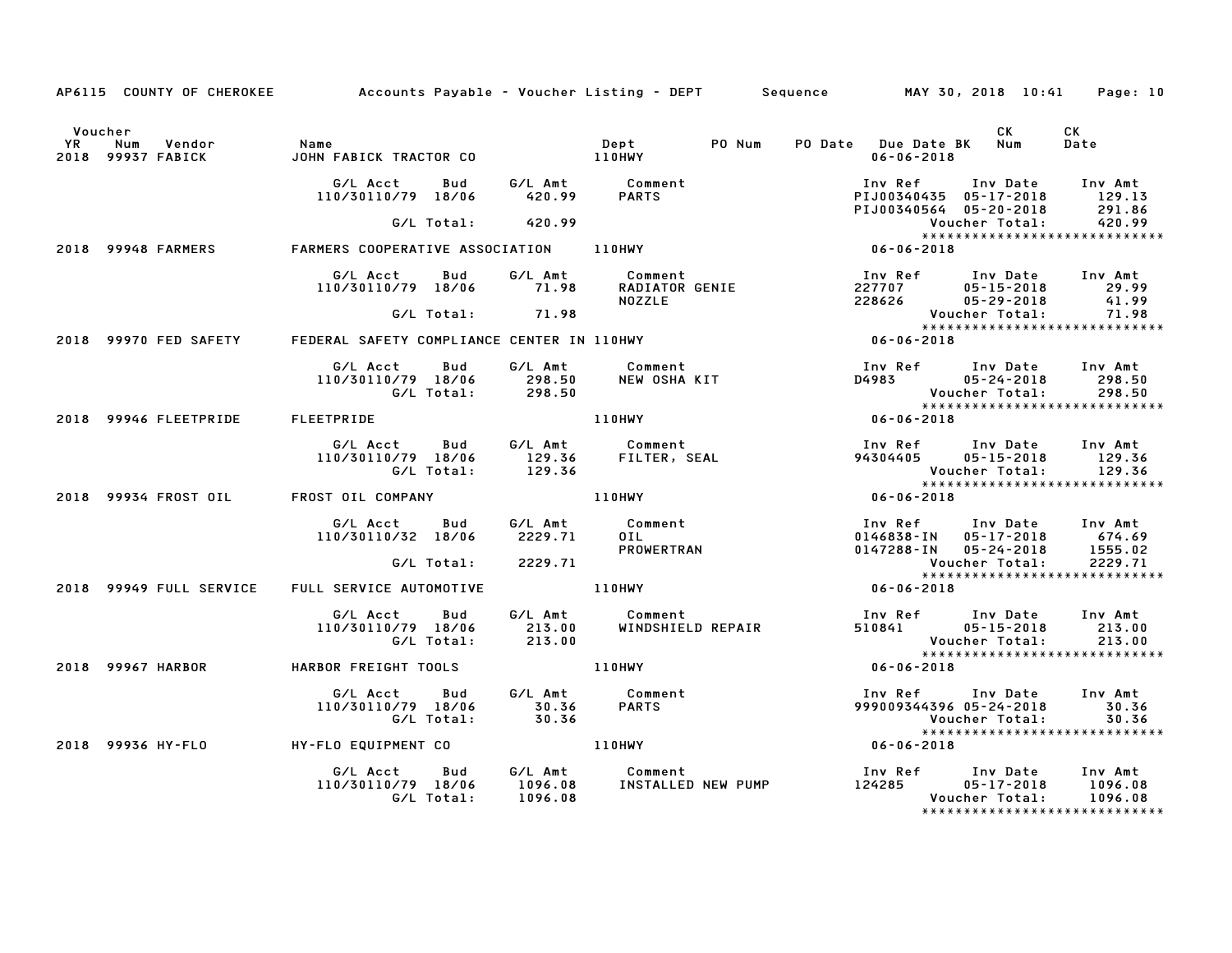|                      |                                             | AP6115 COUNTY OF CHEROKEE Accounts Payable - Voucher Listing - DEPT Sequence MAY 30, 2018 10:41 Page: 11 |               |                                     |        |                                                                                                                                                                                                   |                                                                                                                                                                                 |                |
|----------------------|---------------------------------------------|----------------------------------------------------------------------------------------------------------|---------------|-------------------------------------|--------|---------------------------------------------------------------------------------------------------------------------------------------------------------------------------------------------------|---------------------------------------------------------------------------------------------------------------------------------------------------------------------------------|----------------|
| Voucher<br><b>YR</b> | Vendor<br>Num<br>2018 99945 JAY HATFIELD    | Name<br>JAY HATFIELD CHEVROLET 110HWY                                                                    |               | Dept                                | PO Num | PO Date Due Date BK Num<br>06-06-2018                                                                                                                                                             | <b>CK</b>                                                                                                                                                                       | CK<br>Date     |
|                      |                                             | G/L Acct<br>Bud<br>110/30110/79 18/06<br>G/L Total:                                                      |               |                                     |        |                                                                                                                                                                                                   | Voucher Total:                                                                                                                                                                  | 65.27<br>65.27 |
|                      | 2018 99969 JAY HATFIELD                     | JAY HATFIELD CHEVROLET                                                                                   |               | 110HWY                              |        | $06 - 06 - 2018$                                                                                                                                                                                  |                                                                                                                                                                                 |                |
|                      |                                             | G/L Acct Bud G/L Amt Comment<br>110/30110/79 18/06 78.55 PIPE KIT<br>G/L Total: 78.55                    |               |                                     |        |                                                                                                                                                                                                   |                                                                                                                                                                                 |                |
|                      |                                             | 2018 99951 JENKINS DIESEL JENKINS DIESEL POWER INC 4110HWY                                               |               |                                     |        |                                                                                                                                                                                                   |                                                                                                                                                                                 |                |
|                      |                                             | G/L Acct Bud G/L Amt Comment<br>110/30110/79 18/06 2292.49 MOTOR AND WHEEL                               |               |                                     |        |                                                                                                                                                                                                   |                                                                                                                                                                                 |                |
|                      |                                             | G/L Total:                                                                                               | 2292.49       |                                     |        |                                                                                                                                                                                                   | Voucner iolai. __<br>****************************                                                                                                                               |                |
|                      |                                             | 2018 99988 JENKINS DIESEL JENKINS DIESEL POWER INC                                                       |               | 110HWY                              |        | $06 - 06 - 2018$                                                                                                                                                                                  |                                                                                                                                                                                 |                |
|                      |                                             | G/L Acct Bud<br>110/30110/79 18/06                                                                       |               |                                     |        | Acct Bud G/LAmt Comment               Inv Ref Inv Date Inv Amt<br>110/79 18/06       256.72     SLACK AUTO KIT                    366758       05–24–2018       256.72<br>G/L Total:       256.72 |                                                                                                                                                                                 |                |
|                      | 2018 99955 KIRKLAND                         | <b>KIRKLAND</b>                                                                                          |               | 110HWY                              |        | $06 - 06 - 2018$                                                                                                                                                                                  |                                                                                                                                                                                 |                |
|                      |                                             | G/L Acct Bud<br>110/30110/79 18/05<br>10/79 18/05 61.00<br>G/L Total: 61.00                              |               | G/L Amt Comment<br><b>ACETYLENE</b> |        |                                                                                                                                                                                                   | Inv Ref Inv Date Inv Amt<br>362967 05-23-2018 61.00<br>Voucher Total: 61.00<br>******************************                                                                   |                |
|                      | 2018 99964 MFA OIL                          | MFA OIL - NEOSHO 1055                                                                                    | <b>110HWY</b> |                                     |        | $*****$<br>06-06-2018                                                                                                                                                                             |                                                                                                                                                                                 |                |
|                      |                                             | G/L Acct Bud G/L Amt Comment<br>110/30110/31 18/06 2882.37 DIESEL<br>G/L Total: 2882.37                  |               |                                     |        |                                                                                                                                                                                                   | 1nv Ref       Inv Date     Inv Amt<br>545601          05-24-2018        765.83<br>545596          05-24-2018        457.11                                                      |                |
| 2018 99947 MHC       |                                             | <b>MHC</b>                                                                                               |               | 110HWY                              |        | $06 - 06 - 2018$                                                                                                                                                                                  | Voucher Total: 2882.37<br>****************************                                                                                                                          |                |
|                      |                                             | G/L Acct Bud<br>110/30110/79 18/06 70.72 AIR FILTER<br>G/L Total: 70.72                                  |               | G/L Amt Comment                     |        | Inv Ref<br>Vouc<br>* * * *<br>18 - 06 - 06 - 06                                                                                                                                                   | Inv Date Inv Amt<br>285600802604 05-15-2018<br>Voucher Total:<br>*****************************                                                                                  | 70.72<br>70.72 |
|                      | 2018 99965 MIDWEST MINERAL MIDWEST MINERALS |                                                                                                          |               | 110HWY                              |        |                                                                                                                                                                                                   |                                                                                                                                                                                 |                |
|                      |                                             | G/L Acct Bud G/L Amt Comment<br>110/30110/35 18/06 8646.94<br>G/L Total: 8646.94                         |               | <b>ROCK</b>                         |        |                                                                                                                                                                                                   | 1nv Ref        Inv Date      Inv Amt<br>290141          05–12–2018       5681.36<br>290140          05–12–2018       2965.58<br>Voucher Total:<br>***************************** | 8646.94        |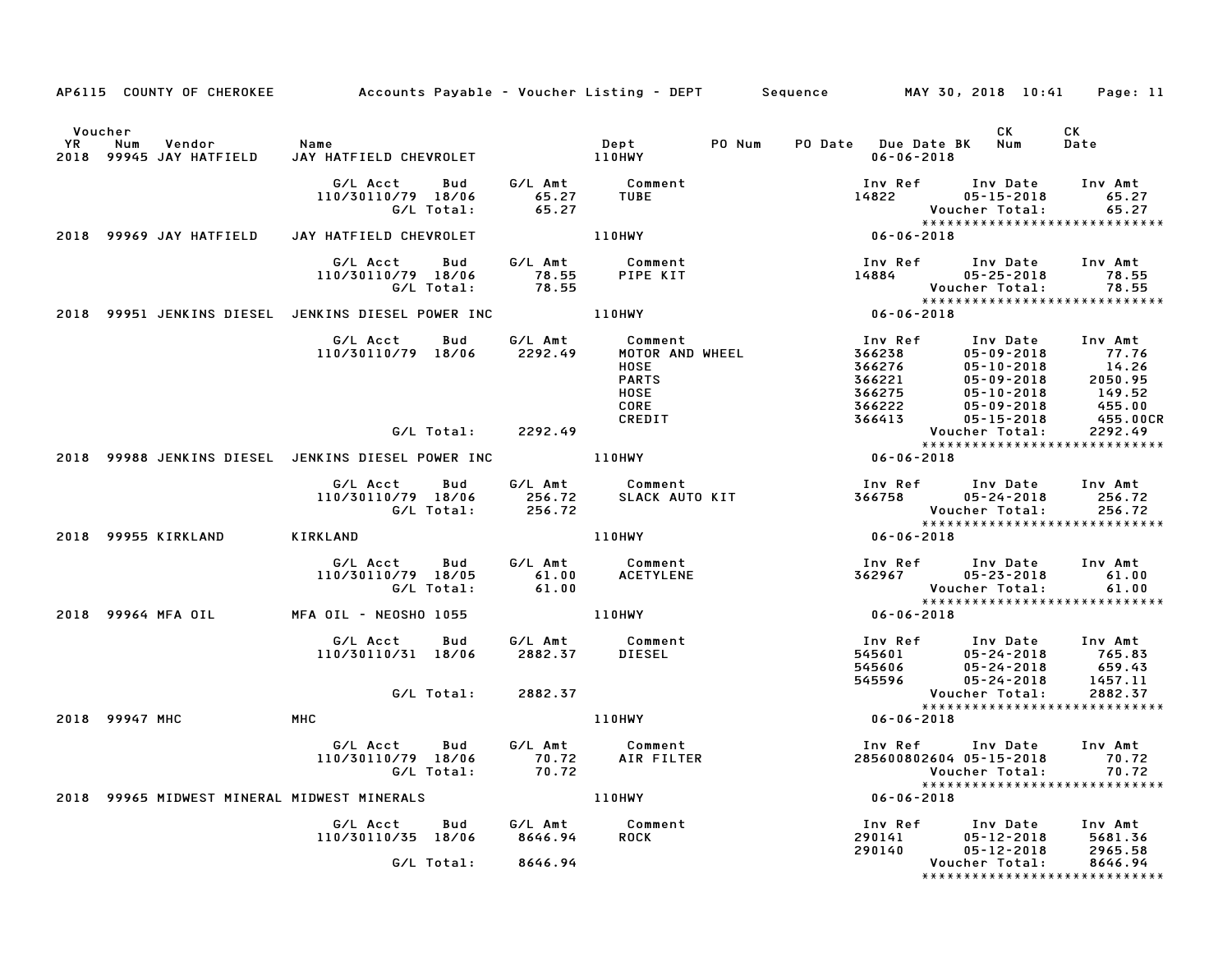|    | AP6115 COUNTY OF CHEROKEE                        | Accounts Payable – Voucher Listing – DEPT           |                               | Sequence                                                                                                                                                                                                     | MAY 30, 2018 10:41                                                                                                                        |                                                                                                                                                                                                                                                                  | Page: 12                                                                                                                  |
|----|--------------------------------------------------|-----------------------------------------------------|-------------------------------|--------------------------------------------------------------------------------------------------------------------------------------------------------------------------------------------------------------|-------------------------------------------------------------------------------------------------------------------------------------------|------------------------------------------------------------------------------------------------------------------------------------------------------------------------------------------------------------------------------------------------------------------|---------------------------------------------------------------------------------------------------------------------------|
| YR | Voucher<br>Num<br>Vendor<br>2018 99930 NATALINIS | Name<br>NATALINI'S AUTOMOTIVE                       |                               | PO Num<br>Dept<br>110HWY                                                                                                                                                                                     | PO Date Due Date BK<br>$06 - 06 - 2018$                                                                                                   | CK<br>Num                                                                                                                                                                                                                                                        | СK<br>Date                                                                                                                |
|    |                                                  | G/L Acct<br>Bud<br>110/30110/79 18/06               | G/L Amt<br>420.06             | Comment<br><b>TAPE</b><br>LUBRICANT<br><b>BRAKE CLEANER</b><br>WORK LIGHT<br><b>BRAKE PADS</b><br>CREDIT<br>SIBGLE STEP PRIMER<br>GLASS ADHESIVE<br><b>HOSE</b><br><b>SCREW</b><br><b>BEARING</b><br>FITTING | Inv Ref<br>670067<br>670078<br>670109<br>670542<br>670526<br>670474<br>670445<br>670443<br>670330<br>670323<br>670754<br>670746           | Inv Date<br>$05 - 22 - 2018$<br>$05 - 22 - 2018$<br>$05 - 22 - 2018$<br>$05 - 25 - 2018$<br>$05 - 25 - 2018$<br>$05 - 25 - 2018$<br>$05 - 25 - 2018$<br>$05 - 25 - 2018$<br>$05 - 24 - 2018$<br>$05 - 24 - 2018$<br>$05 - 29 - 2018$<br>$05 - 29 - 2018$         | Inv Amt<br>15.38<br>6.99<br>42.00<br>74.99<br>59.99<br>21.86CR<br>33.35<br>22.98<br>38.93<br>2.04<br>21.70<br>90.95       |
|    |                                                  |                                                     |                               | HOSE                                                                                                                                                                                                         | 670674                                                                                                                                    | $05 - 29 - 2018$                                                                                                                                                                                                                                                 | 32.62                                                                                                                     |
|    |                                                  | G/L Total: 420.06                                   |                               |                                                                                                                                                                                                              |                                                                                                                                           | Voucher Total:                                                                                                                                                                                                                                                   | 420.06<br>******************************                                                                                  |
|    | 2018 99940 NATALINIS                             | NATALINI'S AUTOMOTIVE                               |                               | 110HWY                                                                                                                                                                                                       | $06 - 06 - 2018$                                                                                                                          |                                                                                                                                                                                                                                                                  |                                                                                                                           |
|    |                                                  | G/L Acct<br>Bud<br>110/30110/79 18/06               | G/L Amt<br>618.68             | Comment<br><b>SWITCH</b><br>OIL<br>CORE<br>CORE<br>JB WELB<br><b>BEARING, SEAL</b><br><b>PARTS</b><br>FITTING<br>BEARING, SEAL<br><b>BELTS</b><br>2 CYCLE OIL<br>HOSE END, MOUNTING TIES<br><b>FUSE</b>      | Inv Ref<br>669319<br>669338<br>669361<br>669356<br>669387<br>669405<br>669496<br>669550<br>669530<br>669625<br>669743<br>669785<br>669810 | Inv Date<br>$05 - 15 - 2018$<br>$05 - 15 - 2018$<br>$05 - 15 - 2018$<br>$05 - 15 - 2018$<br>$05 - 15 - 2018$<br>$05 - 15 - 2018$<br>$05 - 16 - 2018$<br>05-16-2018<br>$05 - 16 - 2018$<br>$05 - 17 - 2018$<br>$05 - 18 - 2018$<br>05-18-2018<br>$05 - 18 - 2018$ | Inv Amt<br>40.36<br>11.66<br>3.02<br>3.02<br>6.69<br>174.18<br>13.15<br>3.49<br>174.18<br>84.13<br>86.40<br>12.68<br>5.72 |
|    |                                                  | G/L Total:                                          | 618.68                        |                                                                                                                                                                                                              |                                                                                                                                           | Voucher Total:                                                                                                                                                                                                                                                   | 618.68<br>*****************************                                                                                   |
|    | 2018 99931 O'MALLEY                              | O'MALLEY IMPLEMENT CO INC                           |                               | 110HWY                                                                                                                                                                                                       | $06 - 06 - 2018$                                                                                                                          |                                                                                                                                                                                                                                                                  |                                                                                                                           |
|    |                                                  | G/L Acct<br>Bud<br>110/30110/79 18/06               | G/L Amt<br>230.99             | Comment<br>FILTER, SWITCH, ORING<br>ORING, TRANS OIL<br>CREDIT                                                                                                                                               | Inv Ref<br>S38258<br>S38410<br>S38624                                                                                                     | Inv Date<br>$05 - 15 - 2018$<br>05-17-2018<br>05-22-2018                                                                                                                                                                                                         | Inv Amt<br>178.00<br>132.71<br>79.72CR                                                                                    |
|    |                                                  | G/L Total:                                          | 230.99                        |                                                                                                                                                                                                              |                                                                                                                                           | Voucher Total:                                                                                                                                                                                                                                                   | 230.99                                                                                                                    |
|    | 2018 99944 POWERPLAN                             | POWERPLAN                                           |                               | <b>110HWY</b>                                                                                                                                                                                                | $06 - 06 - 2018$                                                                                                                          |                                                                                                                                                                                                                                                                  | *****************************                                                                                             |
|    |                                                  | G/L Acct<br>Bud<br>110/30110/79 18/06<br>G/L Total: | G/L Amt<br>3678.03<br>3678.03 | Comment<br><b>PARTS</b>                                                                                                                                                                                      | Inv Ref<br>946765                                                                                                                         | Inv Date<br>$05 - 14 - 2018$<br>Voucher Total:                                                                                                                                                                                                                   | Inv Amt<br>3678.03<br>3678.03                                                                                             |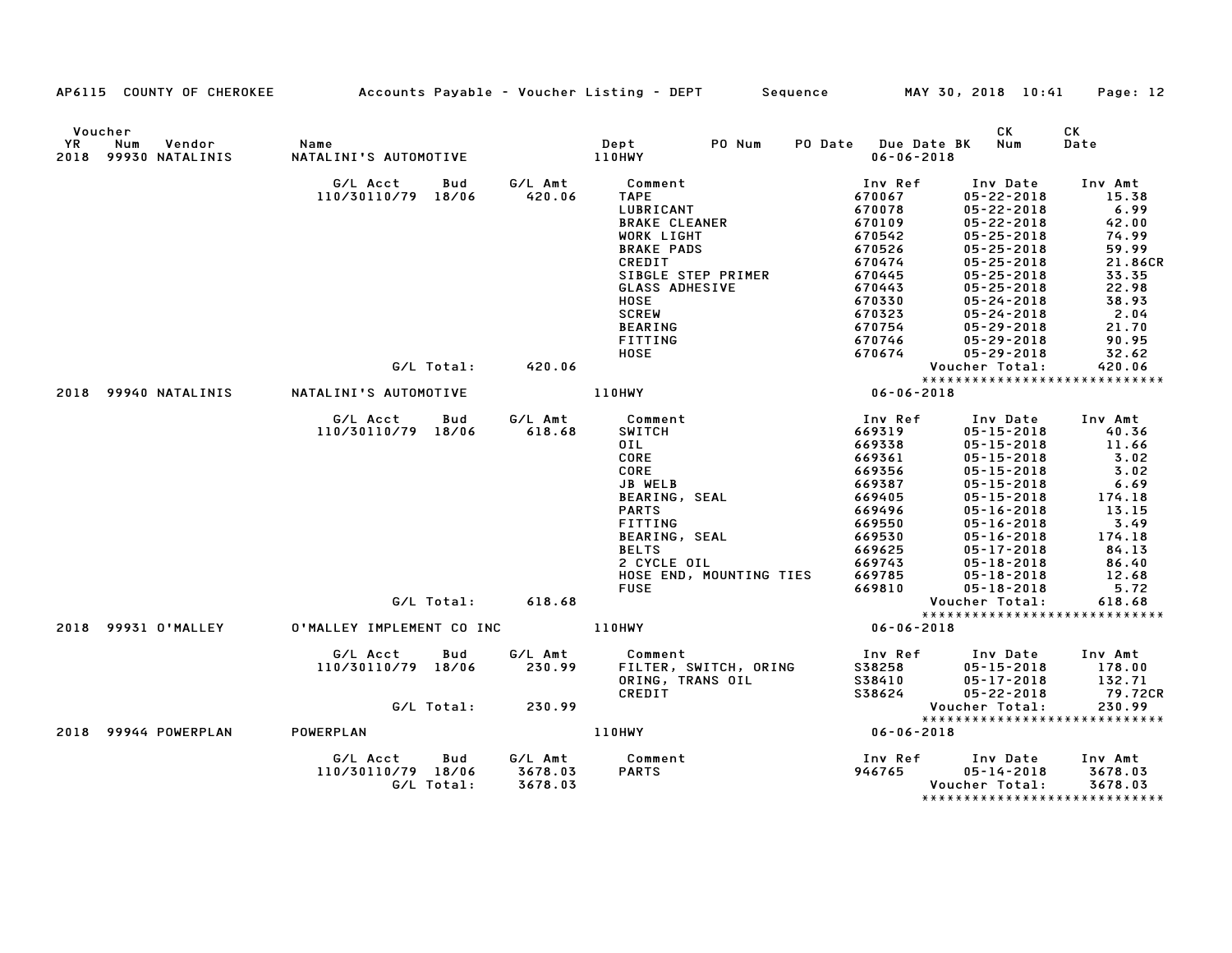|                        | AP6115 COUNTY OF CHEROKEE                | Accounts Payable – Voucher Listing – DEPT                  |                                 |                                      | Sequence                                | MAY 30, 2018 10:41<br>Page: 13                                                                                     |
|------------------------|------------------------------------------|------------------------------------------------------------|---------------------------------|--------------------------------------|-----------------------------------------|--------------------------------------------------------------------------------------------------------------------|
| Voucher<br>YR.<br>2018 | Num<br>Vendor<br>99938 RIVERTON BLDG     | Name<br>RIVERTON BUILDING SUPPLY INC                       |                                 | PO Num<br>Dept<br>110HWY             | PO Date Due Date BK<br>$06 - 06 - 2018$ | СK<br>CK<br>Num<br>Date                                                                                            |
|                        |                                          | G/L Acct<br>Bud<br>110/30110/79 18/06<br>G/L Total:        | G/L Amt<br>8.30<br>8.30         | Comment<br><b>CONCRETE MIX</b>       | Inv Ref<br>10085                        | Inv Date<br>Inv Amt<br>$05 - 18 - 2018$<br>8.30<br>Voucher Total:<br>8.30                                          |
| 2018                   |                                          | 99935 THE BROOM DUDE THE BROOM DUDE C/O CHRIS DAVIS        |                                 | <b>110HWY</b>                        | $06 - 06 - 2018$                        | *****************************                                                                                      |
|                        |                                          | G/L Acct<br>Bud<br>110/30110/79 18/06<br>G/L Total:        | G/L Amt<br>631.40<br>631.40     | Comment<br>BROOM, SQUEEGEE           | Inv Ref<br>19765                        | Inv Date<br>Inv Amt<br>$05 - 17 - 2018$<br>631.40<br>631.40<br>Voucher Total:                                      |
| 2018                   | 99941 TRUE VALUE COL TRUE VALUE COLUMBUS |                                                            |                                 | <b>110HWY</b>                        | $06 - 06 - 2018$                        | *****************************                                                                                      |
|                        |                                          | G/L Acct<br>Bud<br>110/30110/79 18/06                      | G/L Amt<br>11.89                | Comment<br>HARDWARE<br><b>NOZZLE</b> | Inv Ref<br>A345611<br>A345378           | Inv Date<br>Inv Amt<br>$05 - 18 - 2018$<br>3.40<br>$05 - 16 - 2018$<br>8.49                                        |
|                        |                                          | G/L Total:                                                 | 11.89                           |                                      |                                         | Voucher Total:<br>11.89<br>******************************                                                          |
|                        | 2018 99976 US CELLULAR                   | US CELLULAR                                                |                                 | <b>110HWY</b>                        | 06-06-2018                              |                                                                                                                    |
|                        |                                          | G/L Acct<br>Bud<br>110/30110/72 18/06<br>G/L Total:        | G/L Amt<br>51.45<br>51.45       | Comment<br>CELL PHONE LEONARD        | Inv Ref<br>0250275807  05-20-2018       | Inv Date<br>Inv Amt<br>51.45<br>Voucher Total:<br>51.45<br>*****************************                           |
|                        |                                          | 2018 99943 VIA CHRISTI OCC VIA CHRISTI OCCUPATIONAL HEALTH |                                 | <b>110HWY</b>                        | $06 - 06 - 2018$                        |                                                                                                                    |
|                        |                                          | G/L Acct<br>Bud<br>110/30110/89 18/06<br>G/L Total:        | G/L Amt<br>25.00<br>25.00       | Comment<br>DOT POOL FEE              | Inv Ref<br>6441                         | Inv Date<br>Inv Amt<br>25.00<br>$05 - 15 - 2018$<br>25.00<br>Voucher Total:<br>*****************************       |
|                        |                                          |                                                            |                                 |                                      | DEPT                                    | 25181.24<br>Total:                                                                                                 |
|                        | 2018 99878 EXTENSION                     | CHEROKEE COUNTY EXTENSION COUNCIL 120EXTENSION             |                                 |                                      | $06 - 06 - 2018$                        |                                                                                                                    |
|                        |                                          | G/L Acct<br>Bud<br>120/30120/89 18/06<br>G/L Total:        | G/L Amt<br>57142.50<br>57142.50 | Comment<br>QUARTERLY DISTRIBUTION    | Inv Ref                                 | Inv Date<br>Inv Amt<br>$06 - 01 - 2018$<br>57142.50<br>Voucher Total:<br>57142.50<br>***************************** |
|                        |                                          |                                                            |                                 |                                      | <b>DEPT</b>                             | Total:<br>57142.50                                                                                                 |
|                        | 2018 99919 CROP                          | CROP PRODUCTION SERVICES                                   |                                 | 130NOXWEED                           | $06 - 06 - 2018$                        |                                                                                                                    |
|                        |                                          | G/L Acct<br>Bud<br>130/30130/41 18/06<br>G/L Total:        | G/L Amt<br>15862.00<br>15862.00 | Comment<br>CHEMICALS                 | Inv Ref<br>35910743                     | Inv Amt<br>Inv Date<br>$05 - 11 - 2018$<br>15862.00<br>Voucher Total:<br>15862.00<br>***************************** |
|                        |                                          |                                                            |                                 |                                      | <b>DEPT</b>                             | 15862.00<br>Total:                                                                                                 |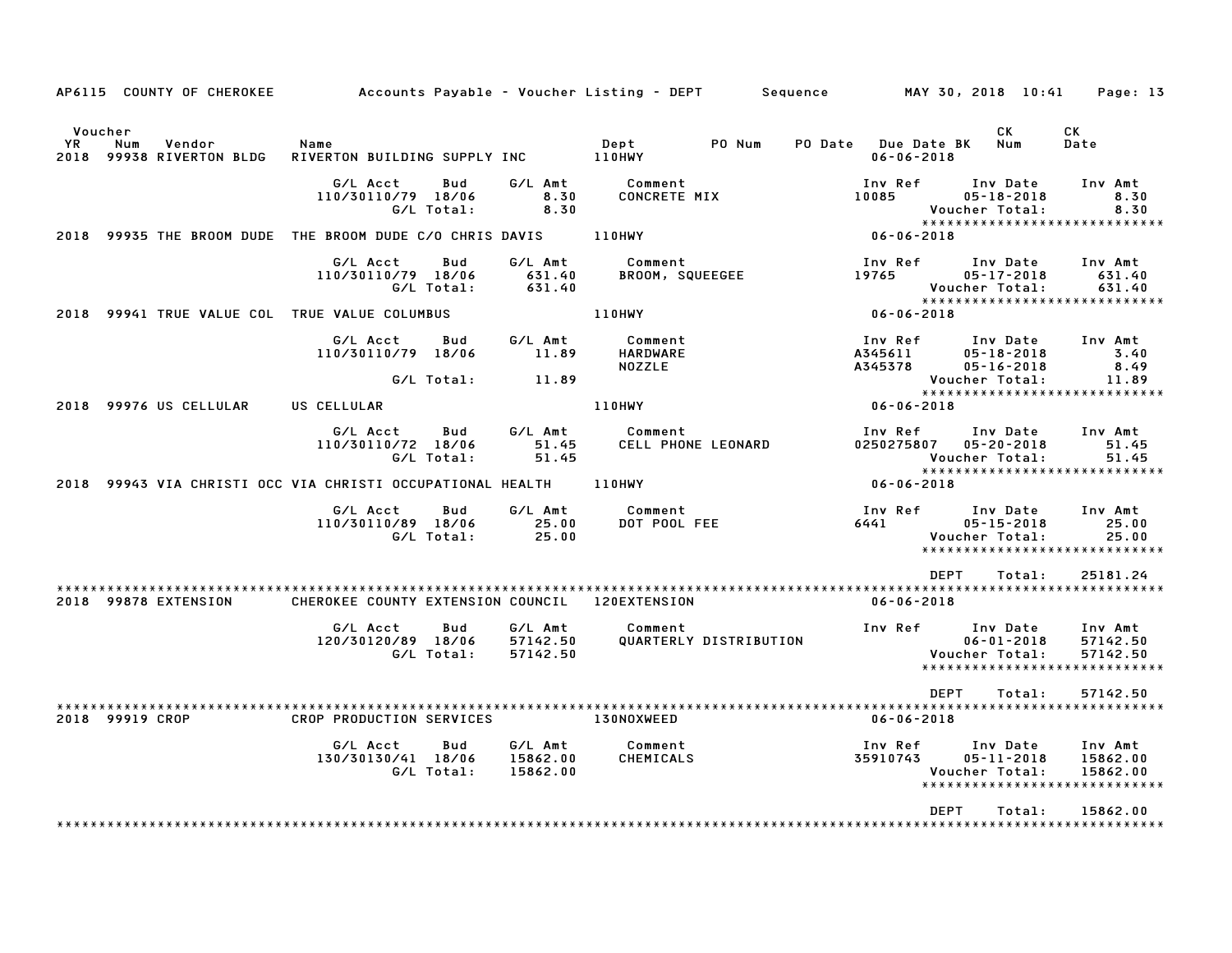|                        | AP6115 COUNTY OF CHEROKEE         |                                                      |            |                             | Accounts Payable – Voucher Listing – DEPT         Sequence                                                                                                         |                                         | MAY 30, 2018 10:41                                                                                                                                     | Page: 14                                                                 |
|------------------------|-----------------------------------|------------------------------------------------------|------------|-----------------------------|--------------------------------------------------------------------------------------------------------------------------------------------------------------------|-----------------------------------------|--------------------------------------------------------------------------------------------------------------------------------------------------------|--------------------------------------------------------------------------|
| Voucher<br>YR.<br>2018 | Num<br>Vendor<br>99962 CARDMEMBER | Name<br>CHASE CARD SERVICES                          |            |                             | <b>CK</b><br>CK.<br>PO Num<br>Dept<br>140HEALTH                                                                                                                    | PO Date Due Date BK<br>$06 - 06 - 2018$ | Num                                                                                                                                                    | Date                                                                     |
|                        |                                   | G/L Acct<br>140/30140/21 18/06<br>140/30140/73 18/06 | Bud        | G/L Amt<br>540.85<br>200.00 | Comment<br>HEALTH DEPT<br><b>ACCT</b>                                                                                                                              | Inv Ref                                 | Inv Date                                                                                                                                               | Inv Amt                                                                  |
|                        |                                   | 140/30140/93 18/06                                   |            | 1462.50                     | IN DIGTTAL WAVE<br><b>AMAZON</b><br><b>KS STATE PYMT</b><br>RONS SUPERMARKET<br>UNIV OF KS MEDICAL CENTER<br>DOLLAR GENERAL<br><b>BLUEDOG INK</b><br><b>NEWEGG</b> |                                         | $05 - 01 - 2018$<br>$05 - 07 - 2018$<br>$04 - 27 - 2018$<br>$05 - 11 - 2018$<br>$04 - 27 - 2018$<br>$04 - 20 - 2018$<br>05-09-2018<br>$05 - 14 - 2018$ | 36.00<br>141.69<br>100.00<br>38.10<br>100.00<br>7.19<br>459.56<br>284.04 |
|                        |                                   |                                                      | G/L Total: | 2203.35                     | <b>NEWEGG</b>                                                                                                                                                      |                                         | $05 - 14 - 2018$<br>Voucher Total:                                                                                                                     | 1036.77<br>2203.35<br>*****************************                      |
| 2018                   | 99920 EMPIRE                      | EMPIRE DISTRICT ELECTRIC COMPANY                     |            |                             | 140HEALTH                                                                                                                                                          | $06 - 06 - 2018$                        |                                                                                                                                                        |                                                                          |
|                        |                                   | G/L Acct<br>140/30140/72 18/06                       | Bud        | G/L Amt<br>480.40           | Comment<br><b>HEALTH DEPT</b>                                                                                                                                      | Inv Ref Inv Date                        |                                                                                                                                                        | Inv Amt                                                                  |
|                        |                                   |                                                      | G/L Total: | 480.40                      | ACCT                                                                                                                                                               |                                         | $05 - 16 - 2018$<br>Voucher Total:                                                                                                                     | 480.40<br>480.40                                                         |
|                        |                                   | 2018 99921 FOUR STATE PRIN FOUR STATE PRINTING       |            |                             | 140HEALTH                                                                                                                                                          | $06 - 06 - 2018$                        |                                                                                                                                                        | *****************************                                            |
|                        |                                   |                                                      |            |                             |                                                                                                                                                                    |                                         |                                                                                                                                                        |                                                                          |
|                        |                                   | G/L Acct<br>140/30140/21 18/06                       | Bud        | G/L Amt<br>504.26           | Comment<br>HEALTH DEPT                                                                                                                                             | Inv Ref                                 | Inv Date                                                                                                                                               | Inv Amt<br>18.66                                                         |
|                        |                                   |                                                      |            |                             | SHIPPING/SAMPLES<br>WIC PROGRAM                                                                                                                                    | 13007 13008 05-21-2018                  |                                                                                                                                                        |                                                                          |
|                        |                                   |                                                      | G/L Total: | 504.26                      | COUNTY RESOURCE/3 COUNTIES 100187<br>WIC CALENDAR                                                                                                                  | 100171                                  | $04 - 27 - 2018$<br>$04 - 16 - 2018$<br>Voucher Total:                                                                                                 | 152.40<br>333.20<br>504.26                                               |
|                        |                                   |                                                      |            |                             |                                                                                                                                                                    |                                         |                                                                                                                                                        | *****************************                                            |
|                        | 2018 99922 NATALINIS              | NATALINI'S AUTOMOTIVE                                |            |                             | 140HEALTH                                                                                                                                                          | 06-06-2018                              |                                                                                                                                                        |                                                                          |
|                        |                                   | G/L Acct<br>140/30140/25 18/06                       | Bud        | G/L Amt<br>33.84            | Comment<br>WIC PROGRAM                                                                                                                                             | Inv Ref                                 | Inv Date                                                                                                                                               | Inv Amt                                                                  |
|                        |                                   |                                                      | G/L Total: | 33.84                       | OIL, OIL FILTER                                                                                                                                                    | 669518                                  | $05 - 16 - 2018$<br>Voucher Total:                                                                                                                     | 33.84<br>33.84                                                           |
|                        | 2018 99923 VERIZON                | <b>VERIZON WIRELESS</b>                              |            |                             | 140HEALTH                                                                                                                                                          | $06 - 06 - 2018$                        |                                                                                                                                                        | ******************************                                           |
|                        |                                   | G/L Acct<br>140/30140/72 18/06                       | Bud        | G/L Amt<br>85.52            | Comment<br>HEALTH DEPT                                                                                                                                             | Inv Ref                                 | Inv Date                                                                                                                                               | Inv Amt                                                                  |
|                        |                                   |                                                      | G/L Total: | 85.52                       | ACCT                                                                                                                                                               | 9807134738 05-12-2018                   | Voucher Total:                                                                                                                                         | 85.52<br>85.52<br>*****************************                          |
|                        |                                   |                                                      |            |                             |                                                                                                                                                                    |                                         |                                                                                                                                                        |                                                                          |
|                        |                                   |                                                      |            |                             |                                                                                                                                                                    | DEPT                                    | Total:                                                                                                                                                 | 3307.37                                                                  |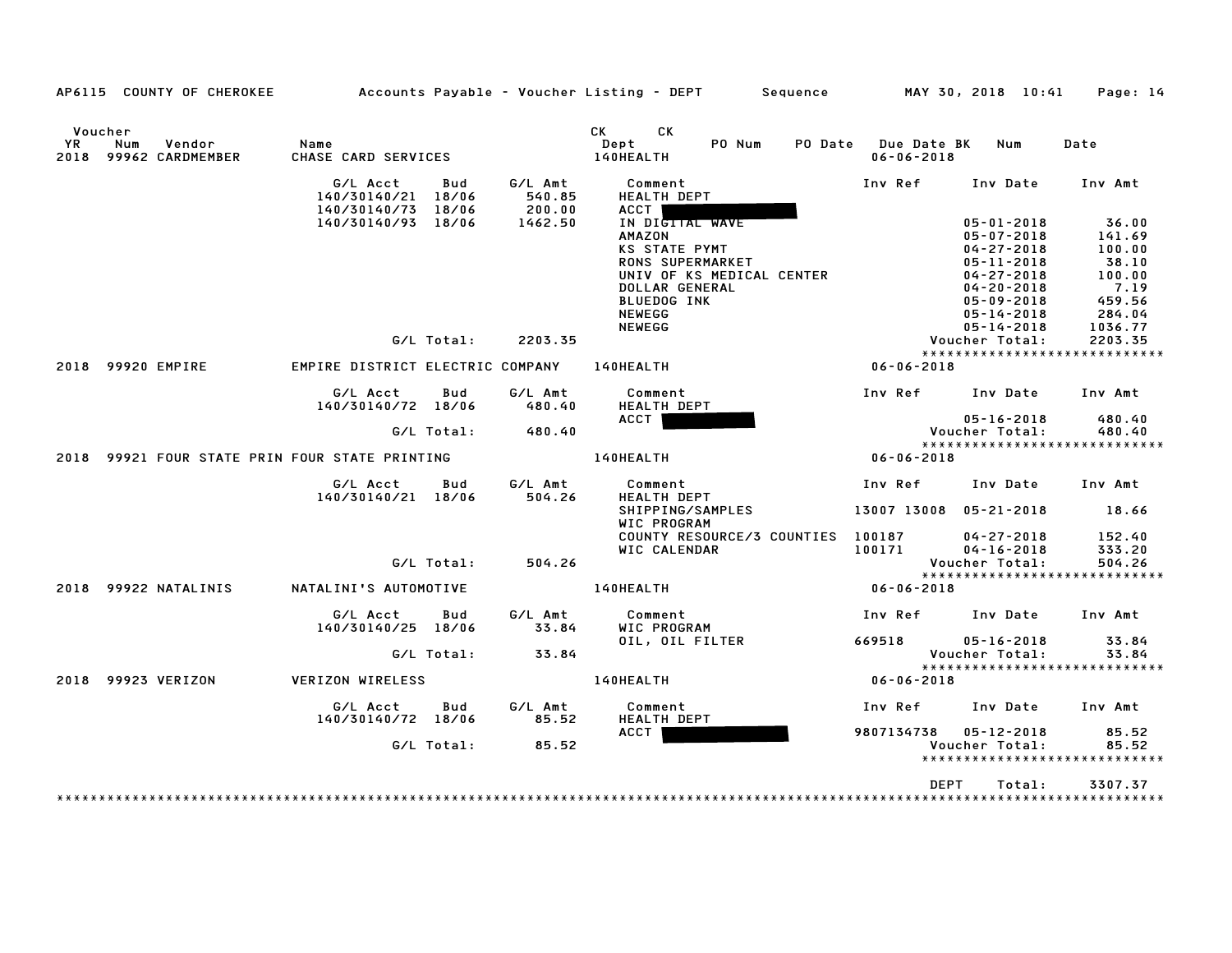| AP6115 COUNTY OF CHEROKEE                                                   |                                    |                   |                                 | Accounts Payable - Voucher Listing - DEPT | Sequence               |         |                                        | MAY 30, 2018 10:41                                                   | Page: 15                                                         |
|-----------------------------------------------------------------------------|------------------------------------|-------------------|---------------------------------|-------------------------------------------|------------------------|---------|----------------------------------------|----------------------------------------------------------------------|------------------------------------------------------------------|
| Voucher<br>YR.<br>Num<br>Vendor<br>2018 99880 CHEROKEE FAIR                 | Name<br>CHEROKEE COUNTY FAIR BOARD |                   |                                 | Dept<br>150FAIR                           | PO Num                 | PO Date | <b>Due Date BK</b><br>$06 - 06 - 2018$ | CK<br>Num                                                            | CK.<br>Date                                                      |
|                                                                             | G/L Acct<br>150/30150/89 18/06     | Bud<br>G/L Total: | G/L Amt<br>3000.00<br>3000.00   | Comment                                   | QUARTERLY DISTRIBUTION |         | Inv Ref                                | Inv Date<br>$06 - 01 - 2018$<br>Voucher Total:                       | Inv Amt<br>3000.00<br>3000.00<br>*****************************   |
| 2018 99875 SOIL                                                             | CHEROKEE COUNTY SOIL CONSERVATION  |                   |                                 | 180S0IL                                   |                        |         | $06 - 06 - 2018$                       | <b>DEPT</b><br>Total:                                                | 3000.00                                                          |
|                                                                             | G/L Acct<br>180/30180/89 18/06     | Bud<br>G/L Total: | G/L Amt<br>6250.00<br>6250.00   | Comment                                   | QUARTERLY DISTRIBUTION |         | Inv Ref                                | Inv Date<br>$06 - 01 - 2018$<br>Voucher Total:                       | Inv Amt<br>6250.00<br>6250.00<br>*****************************   |
| 2018 99953 SCHWAB                                                           | <b>SCHWAB-EATON PA</b>             |                   |                                 | 190BRIDGE                                 |                        |         | $06 - 06 - 2018$                       | <b>DEPT</b><br>Total:                                                | 6250.00                                                          |
|                                                                             | G/L Acct<br>190/30190/89 18/06     | Bud<br>G/L Total: | G/L Amt<br>34814.43<br>34814.43 | Comment                                   | WIDENING 5TH STREET    |         | Inv Ref<br>15.079B-2                   | Inv Date<br>$05 - 16 - 2018$<br>Voucher Total:                       | Inv Amt<br>34814.43<br>34814.43<br>***************************** |
| 2018 99876 FAMILY LIFE RIV SPRINGRIVER MENTAL HEALTH & WELLNES 200MENTALHEA |                                    |                   |                                 |                                           |                        |         | $06 - 06 - 2018$                       | <b>DEPT</b><br>Total:                                                | 34814.43                                                         |
|                                                                             | G/L Acct<br>200/30200/89 18/06     | Bud<br>G/L Total: | G/L Amt<br>29114.25<br>29114.25 | Comment                                   | QUARTERLY DISTRIBUTION |         | Inv Ref                                | Inv Date<br>$06 - 01 - 2018$<br>Voucher Total:                       | Inv Amt<br>29114.25<br>29114.25<br>***************************** |
| 2018 99877 CLASS LTD                                                        | CLASS LTD                          |                   |                                 | 210MENTALRET                              |                        |         | $06 - 06 - 2018$                       | <b>DEPT</b><br>Total:                                                | 29114.25                                                         |
|                                                                             | G/L Acct<br>210/30210/89 18/06     | Bud<br>G/L Total: | G/L Amt<br>27864.25<br>27864.25 | Comment                                   | QUARTERLY DISTRIBUTION |         | Inv Ref                                | Inv Date<br>$06 - 01 - 2018$<br>Voucher Total:                       | Inv Amt<br>27864.25<br>27864.25<br>***************************** |
| 2018 99885 AMBULANCE #1                                                     | CHEROKEE COUNTY AMBULANCE-DIST #1  |                   |                                 | 220AMBULANCE                              |                        |         | $06 - 06 - 2018$                       | <b>DEPT</b><br>Total:                                                | 27864.25                                                         |
|                                                                             | G/L Acct<br>220/30220/89 18/06     | Bud<br>G/L Total: | G/L Amt<br>16877.33<br>16877.33 | Comment<br>MONTHLY SUBSIDY                |                        |         | Inv Ref                                | Inv Date<br>$06 - 01 - 2018$<br>Voucher Total:<br>****************** | Inv Amt<br>16877.33<br>16877.33                                  |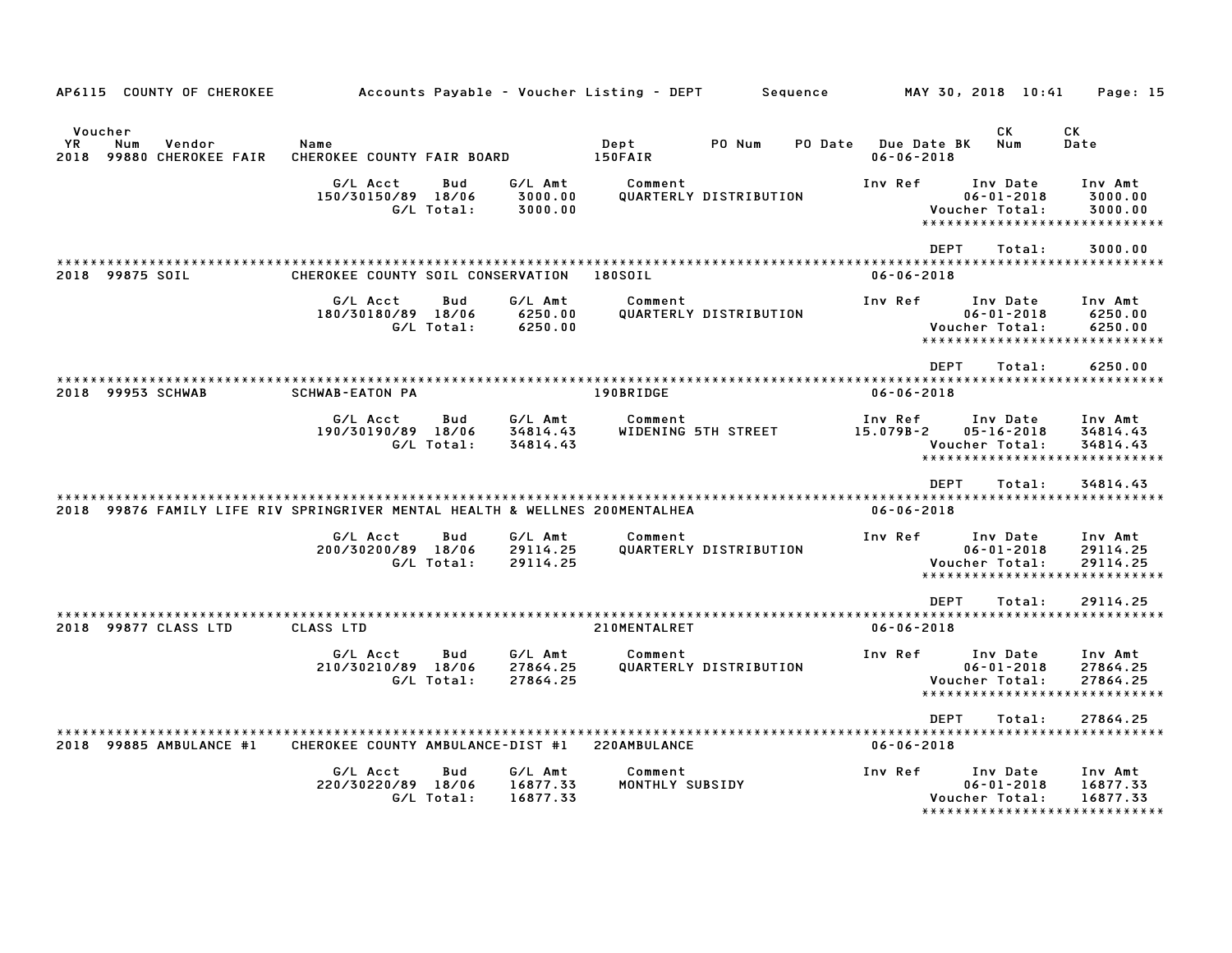| AP6115 COUNTY OF CHEROKEE                                        |                                                        |                   |                                 | Accounts Payable – Voucher Listing – DEPT         Sequence |                                         | MAY 30, 2018 10:41                                                                                  | Page: 16                              |
|------------------------------------------------------------------|--------------------------------------------------------|-------------------|---------------------------------|------------------------------------------------------------|-----------------------------------------|-----------------------------------------------------------------------------------------------------|---------------------------------------|
| Voucher<br><b>YR</b><br>Num<br>Vendor<br>2018 99886 AMBULANCE #2 | Name<br>CHEROKEE COUNTY AMBULANCE-DIST #2 220AMBULANCE |                   |                                 | <b>Dept</b><br>PO Num                                      | PO Date Due Date BK<br>$06 - 06 - 2018$ | CK<br>Num                                                                                           | CK<br>Date                            |
|                                                                  | G/L Acct<br>220/30220/89 18/06                         | Bud<br>G/L Total: | G/L Amt<br>16877.33<br>16877.33 | Comment<br>MONTHLY SUBSIDY                                 | Inv Ref                                 | Inv Date<br>$06 - 01 - 2018$<br>Voucher Total:<br>*****************************                     | Inv Amt<br>16877.33<br>16877.33       |
| 2018 99887 AMBULANCE #3                                          | CHEROKEE COUNTY AMBULANCE-DIST #3                      |                   |                                 | 220AMBULANCE                                               | $06 - 06 - 2018$                        |                                                                                                     |                                       |
|                                                                  | G/L Acct<br>220/30220/89 18/06                         | Bud<br>G/L Total: | G/L Amt<br>14477.33<br>14477.33 | Comment<br>MONTHLY SUBSIDY                                 | Inv Ref                                 | Inv Date<br>$06 - 01 - 2018$<br>Voucher Total:<br>******************************                    | Inv Amt<br>14477.33<br>14477.33       |
|                                                                  |                                                        |                   |                                 |                                                            |                                         | <b>DEPT</b><br>Total:                                                                               | 48231.99                              |
| 2018 99977 CHEROKEE NEWS                                         | CHEROKEE COUNTY NEWS-ADVOCATE                          |                   |                                 | <b>230APP</b>                                              | $06 - 06 - 2018$                        |                                                                                                     |                                       |
|                                                                  | G/L Acct<br>230/30230/75 18/06                         | Bud               | G/L Amt<br>33.00                | Comment<br>1 YEAR SUBSCRIPTION<br><b>COUNTY APPRAISER</b>  | Inv Ref<br>0530296                      | Inv Date<br>05-29-2018                                                                              | Inv Amt<br>33.00                      |
|                                                                  |                                                        | G/L Total:        | 33.00                           |                                                            |                                         | Voucher Total:                                                                                      | 33.00                                 |
| 2018 99978 ETTINGERS                                             | ETTINGER'S OFFICE SUPPLY                               |                   |                                 | <b>230APP</b>                                              | $06 - 06 - 2018$                        | *****************************                                                                       |                                       |
|                                                                  | G/L Acct<br>230/30230/21 18/06                         | Bud<br>G/L Total: | G/L Amt<br>175.91<br>175.91     | Comment<br><b>PAPER</b><br><b>PAPER</b>                    | Inv Ref<br>5047500<br>5045230           | Inv Date<br>$05 - 16 - 2018$<br>$05 - 10 - 2018$<br>Voucher Total:<br>***************************** | Inv Amt<br>39.95<br>135.96<br>175.91  |
|                                                                  |                                                        |                   |                                 |                                                            |                                         |                                                                                                     |                                       |
|                                                                  |                                                        |                   |                                 |                                                            |                                         | <b>DEPT</b><br>Total:                                                                               | 208.91                                |
| 2018 99924 EMPIRE                                                | EMPIRE DISTRICT ELECTRIC COMPANY                       |                   |                                 | 300ELDERLY                                                 | $06 - 06 - 2018$                        |                                                                                                     |                                       |
|                                                                  | G/L Acct<br>300/30300/72 18/06                         | Bud<br>G/L Total: | G/L Amt<br>253.55<br>253.55     | Comment<br>ACCT 828267-31-0<br>124991-59-7                 | Inv Ref                                 | Inv Date<br>$05 - 18 - 2018$<br>$05 - 21 - 2018$<br>Voucher Total:                                  | Inv Amt<br>126.75<br>126.80<br>253.55 |
|                                                                  |                                                        |                   |                                 |                                                            |                                         | *****************************                                                                       |                                       |
| 2018 99925 KS GAS                                                | KANSAS GAS SERVICE                                     |                   |                                 | 300ELDERLY                                                 | 06-06-2018                              |                                                                                                     |                                       |
|                                                                  | G/L Acct<br>300/30300/72 18/06                         | Bud<br>G/L Total: | G/L Amt<br>61.80<br>61.80       | Comment<br>ACCT 510074383 1179346 45                       | Inv Ref                                 | Inv Date<br>$05 - 14 - 2018$<br>Voucher Total:<br>*****************************                     | Inv Amt<br>61.80<br>61.80             |
|                                                                  |                                                        |                   |                                 |                                                            |                                         | DEPT<br>Total:                                                                                      | 315.35                                |
| 2018 99963 COPY 65807                                            | COPY PRODUCTS INC                                      |                   |                                 | 330SEWER                                                   | $06 - 06 - 2018$                        |                                                                                                     |                                       |
|                                                                  | G/L Acct<br>330/30330/89 18/06                         | Bud<br>G/L Total: | G/L Amt<br>36.22<br>36.22       | Comment<br>CONTRACT FOR COPIER                             | Inv Ref<br>237641                       | Inv Date<br>$05 - 24 - 2018$<br>Voucher Total:<br>*****************************                     | Inv Amt<br>36.22<br>36.22             |